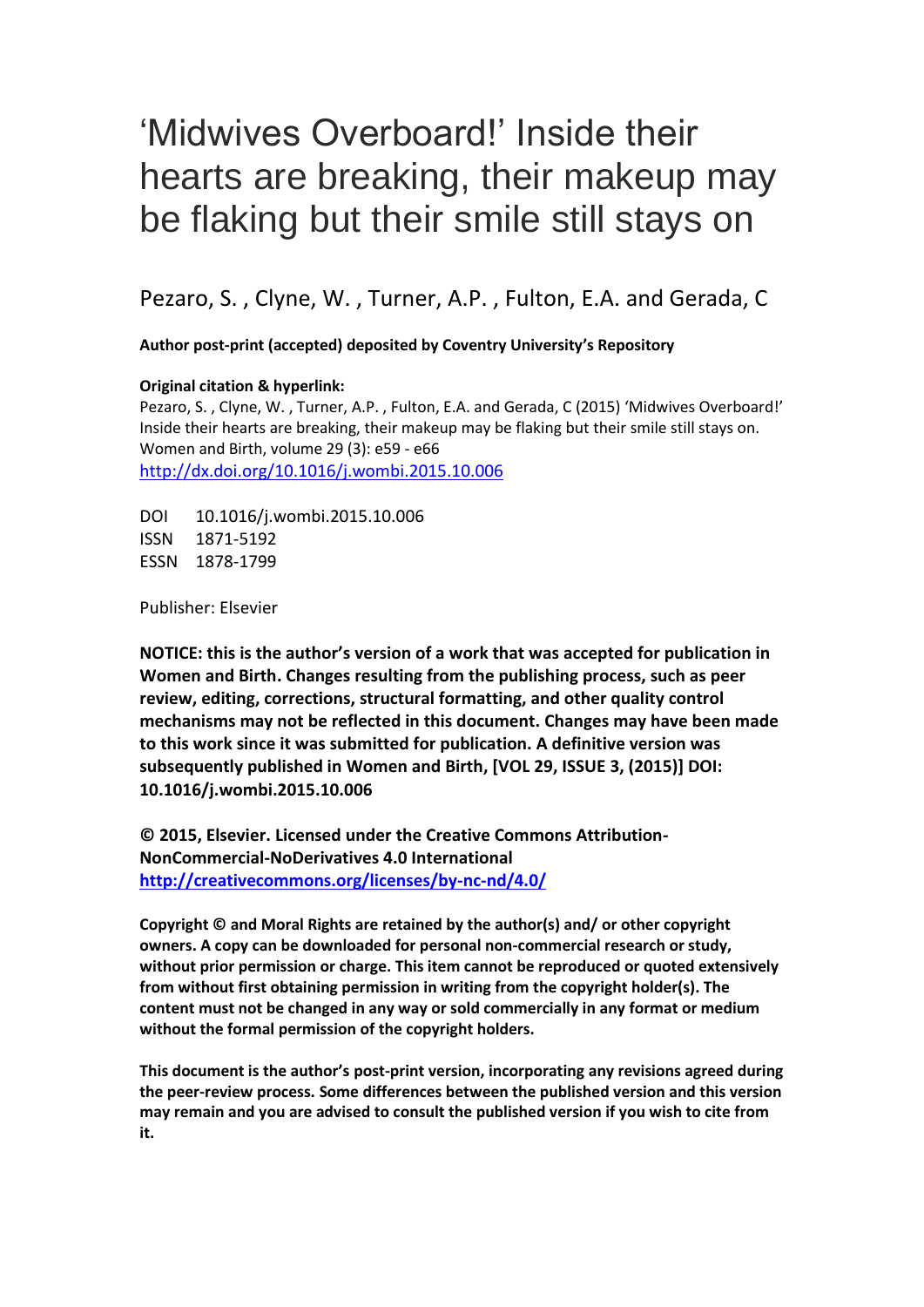# **Abstract**

# **Problem**

- Midwifery practice is emotional and, at times, traumatic work. Cumulative exposure to this, in
- an unsupportive environment can result in the development of psychological and behavioural
- symptoms of distress.

# **Background**

- 7 As there is a clear link between the wellbeing of staff and the quality of patient care, the
- issue of midwife wellbeing is gathering significant attention. Despite this, it can be rare to find
- a midwife who will publically admit to how much they are struggling. They soldier on, often in
- silence.
- **Aim**
- This paper aims to present a narrative review of the literature in relation to work-related
- psychological distress in midwifery populations. Opportunities for change are presented with
- the intention of generating further conversations within the academic and healthcare
- communities.

# **Methods**

A narrative literature review was conducted.

# **Findings**

- Internationally, midwives experience various types of work-related psychological distress.
- These include both organisational and occupational sources of stress.

# **Discussion**

- Dysfunctional working cultures and inadequate support are not conducive to safe patient
- care or the sustained progressive development of the midwifery profession. New research,
- revised international strategies and new evidence based interventions of support are
- required to support midwives in psychological distress. This will in turn maximise patient and
- public safety.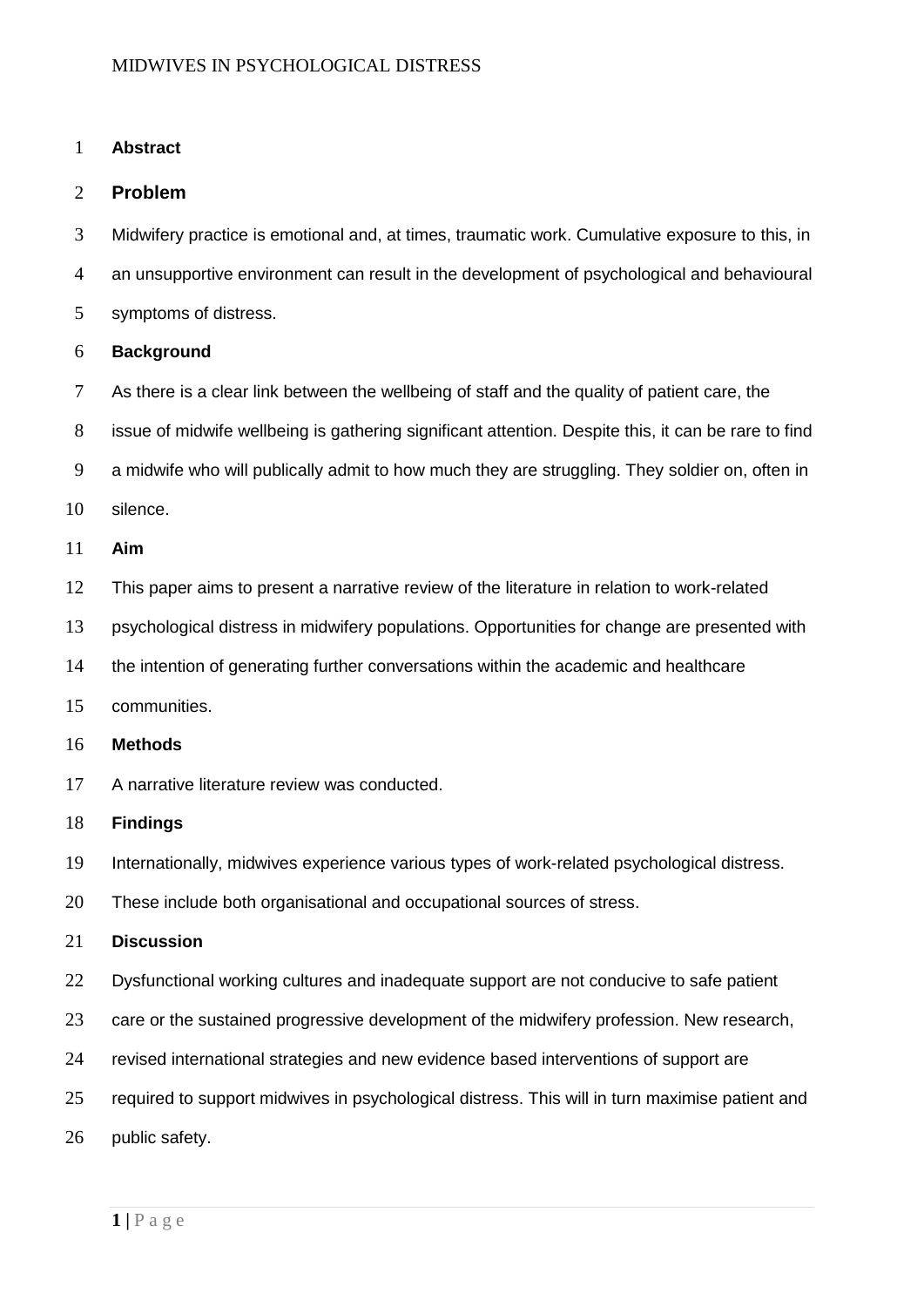# **Conclusions**

- Ethically, midwives are entitled to a psychologically safe professional journey. This paper
- 29 offers the principal conclusion that when maternity services invest in the mental health and
- wellbeing of midwives, they may reap the rewards of improved patient care, improved staff
- experience and safer maternity services.
- 
- **Key Words:** Midwifery; Patient Safety; Health Services; Mental Health; Psychological
- Distress; Midwives

# **Summary of Relevance:**

# **Problem**

- There is potential for midwives to experience work-related psychological distress. This is of
- salience, as poor psychological wellbeing in midwives is linked to poorer maternity care.

# **What is Already Known**

- There is a paucity of support for midwives, who could be at an increased risk of
- psychological distress due to the fact that they are exposed to poor organisational cultures
- and traumatic professional events.

# **What this Paper Adds**

- This paper illuminates the scale of work-related psychological distress within midwifery
- populations. It also outlines the salient issues in practice, and highlights the need for
- effective staff support for safer maternity care.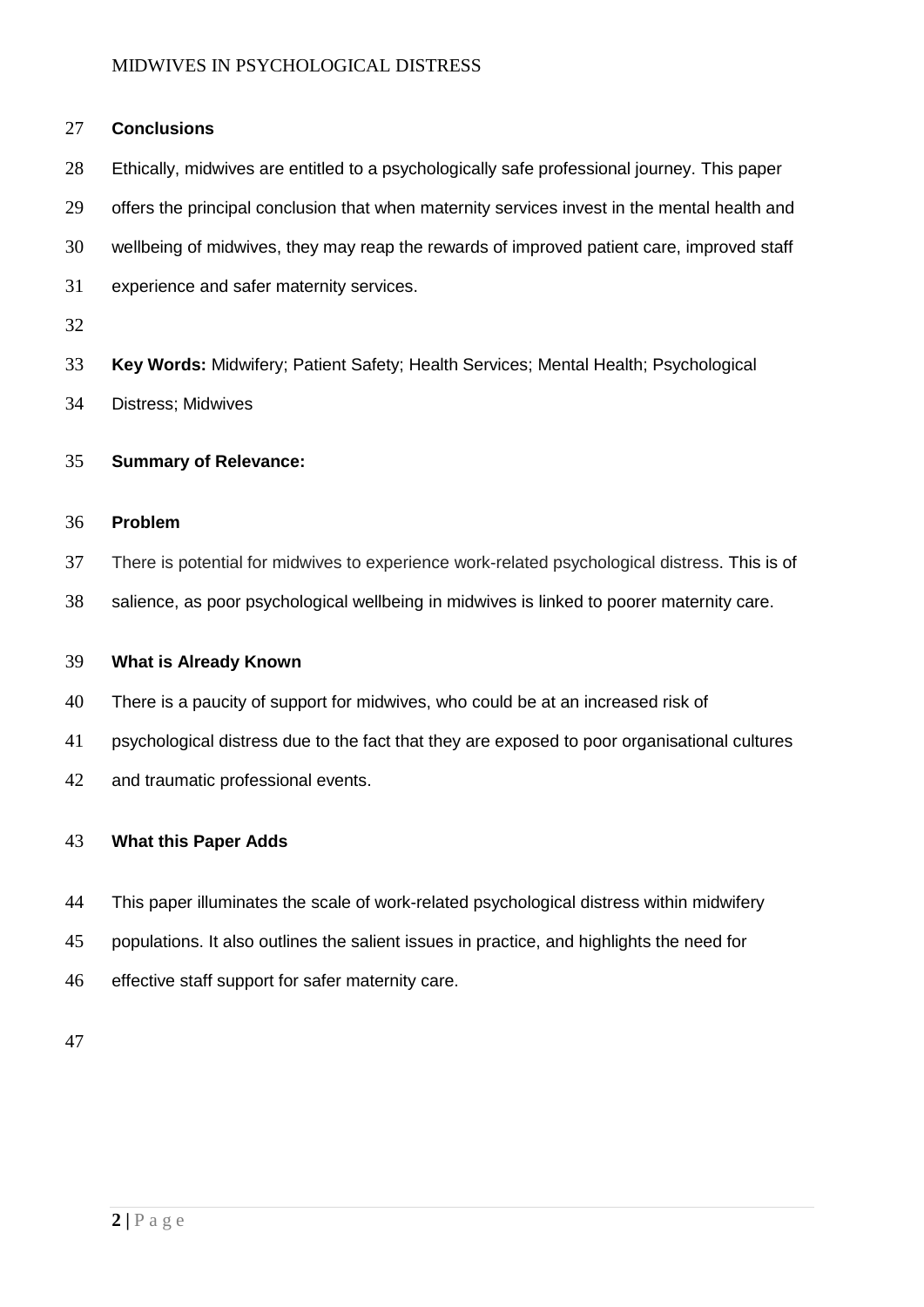# **Introduction**

 Depression, burnout, anxiety and stress, account for one quarter of all episodes of sickness 50 absence in National Health Service (NHS) staff  $1-3$ . The Francis report demonstrates the extent to which poor staff wellbeing directly relates to poor quality services  $4$ . Poor staff 52 health can lead to an increase in medical errors<sup>5</sup>, infection rates<sup>1</sup>, and mortality rates<sup>6</sup>. This is not compatible with safe and effective patient care.

 As with other health service staff, midwives are known to experience higher levels of stress and trauma than the general working population due to the nature of their work relating to human emotions, patient suffering and, in the developed world, relatively infrequent death<sup>7–</sup> 58 <sup>13</sup>. Therefore, midwives in psychological distress may display behaviours that are out of character, and experience symptoms of burnout, depression, secondary trauma, Post- Traumatic Stress Disorder (PTSD) and compassion fatigue in line with other nursing populations  $14-16$ .

 Much emphasis is placed upon providing support for the patients and carers who become a part of a traumatic clinical incident. However, limited attention has been paid to the 'second victim', the healthcare professional involved, who may experience similar levels of 66 psychological and emotional distress<sup>17–19</sup>. Many of the same symptoms can be identified in patients, families and midwives during the aftermath of trauma. These include initial numbness, detachment, depersonalisation, confusion, anxiety, grief, depression, withdrawal, 69 agitation, and flashbacks of the event<sup>20</sup>. These symptomologies are not compatible with quality patient care.

72 Recent position papers have set out clear visions for improved staff wellbeing  $21-23$ . Yet the emotional trauma of caring often remains unrecognised, undervalued, and staff are often left 74 unsupported  $24-28$ . This paper focuses on midwives' experiences of work-related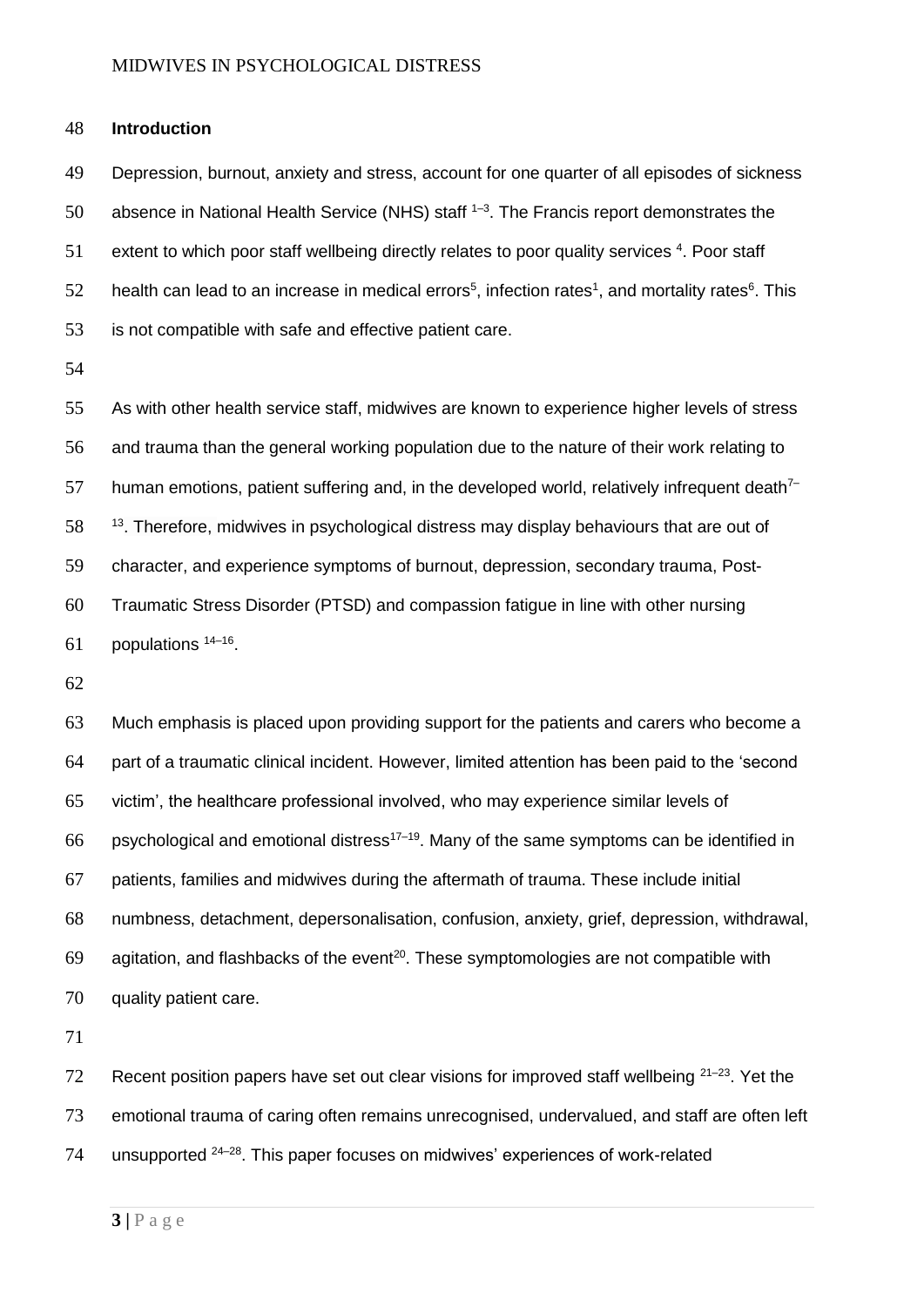psychological distress. We refer to the concept of psychological distress as a general state of maladaptive psychological functioning, which occurs in response to prolonged or acute 77 exposure to stressful occurrences  $29,30$ . We further define it by its attributes of a perceived inability to cope, a negative change in emotional status, actual and/or communicated 79 discomfort and/or harm<sup>31</sup>. Midwives have been known to suffer in silence whilst working in 80 cultures which may prioritise service and sacrifice above self-care  $28,32-36$ . As such, it remains important to collate an overview of current understanding and identify any opportunities for change, and gaps for further research to explore.

83

# 84 **Background**

85 Midwives could be at an increased risk of work-related psychological distress due to the fact 86 that they are independent practitioners, working in an area of high litigation<sup>37,38</sup>. Yet the 87 incidence of psychologically distressing episodes is sometimes seen as an inconsequential 88 and normal part of the job<sup>39</sup>. Challenging work environments can also expose the midwife to 89 prolonged periods of stress<sup>40–42</sup>. This is significant as a prolonged exposure to occupational 90 stress can result in significant physical symptoms as well as poor self-care, and may also 91 impact upon a midwife's family life<sup>43–45</sup>. Midwives suffering psychological distress may also 92 be more likely to emotionally withdraw from their support network, patients and colleagues. 93 This both affects patient care and makes it even more difficult to identify those in need of 94  $hein^{39}$ .

95

96 Currently, there is a paucity of structured support designed to address the psychological 97 well-being of midwives<sup>37</sup>. This has been identified as a missing response to the management 98 of adverse events around the world<sup>46-48</sup>. In addition to a lack of support, some midwives may 99 experience ostracisation, bullying and inferences of incompetence, which may, in turn,  $100$  exacerbate their psychological distress<sup>49,50</sup>. As midwives' experiences of witnessing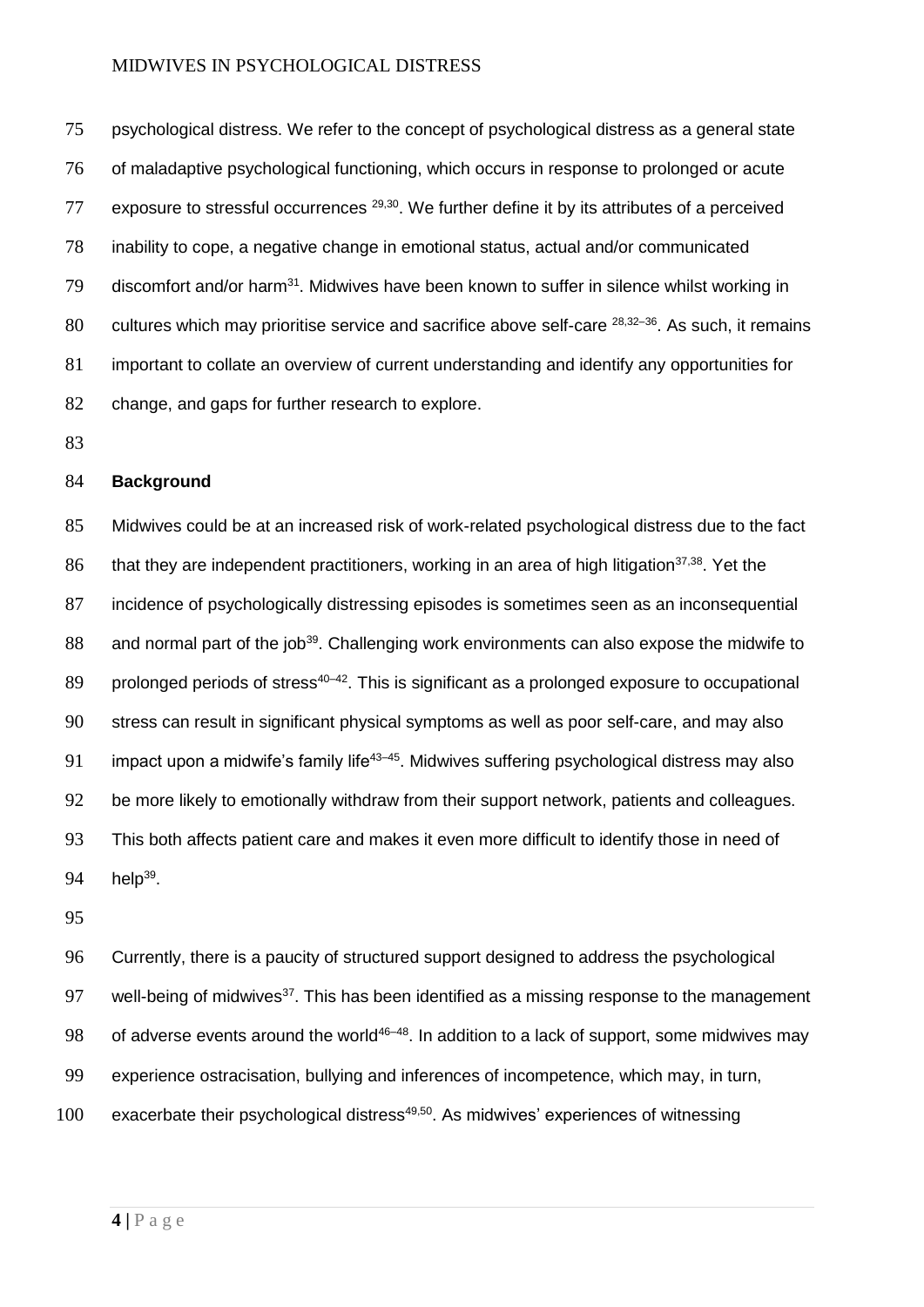traumatic events is under researched, appropriate support remains unlikely to be available or provided<sup>51</sup>.

104 Healthcare guidance dictates the delivery of person centred care<sup>52,53</sup>. Yet if midwives fail to prioritise their own psychological wellbeing, their compassion for patients may deteriorate. This is of concern, as compassion and empathy are both essential elements of good 107 maternity care, and are listed as key priorities for the NHS<sup>4</sup>. This warrants further attention as patients and policy makers continue to demand accountability for the quality of healthcare 109 provided, in which cracks are beginning to appear<sup>54,55</sup>.

 The assumption that midwifery work is joyful and a privilege to be a part of, may not allow 112 midwives to acknowledge the emotionally demanding reality of their work<sup>56,57</sup>. This is concerning when psychological symptoms of traumatic stress can quickly overwhelm those 114 affected <sup>58</sup>. Following any traumatic incident, midwives may begin to shield themselves from any stimuli that serve as reminders to the incident, avoid activities which they used to find pleasurable, experience cognitive deficits such as reduced concentration, and feel 117 emotionally detached from others<sup>59</sup>. This dissociation is not compatible with quality maternity 118 care, yet healthcare professionals rarely seek help or do so only after years of suffering<sup>48</sup>.

 The most extreme consequence of psychological distress is death by suicide. UK healthcare 121 professionals have been identified as having high suicide rates  $37,60$ . Yet a recent situational 122 analysis of suicide by clinicians involved in serious incidents within the NHS failed to identify 123 any sources of support, specifically designed for midwives . 28 doctor suicides were reported between 2005 and 2013, all of whom were under investigation by the UK's General Medical Council at their time of death. Some received diagnoses of alcohol-related illnesses, depression, bipolar depression and substance misuse disorders<sup>60</sup>. Similar data remains unavailable for midwifery populations, and yet midwives have reported similar levels of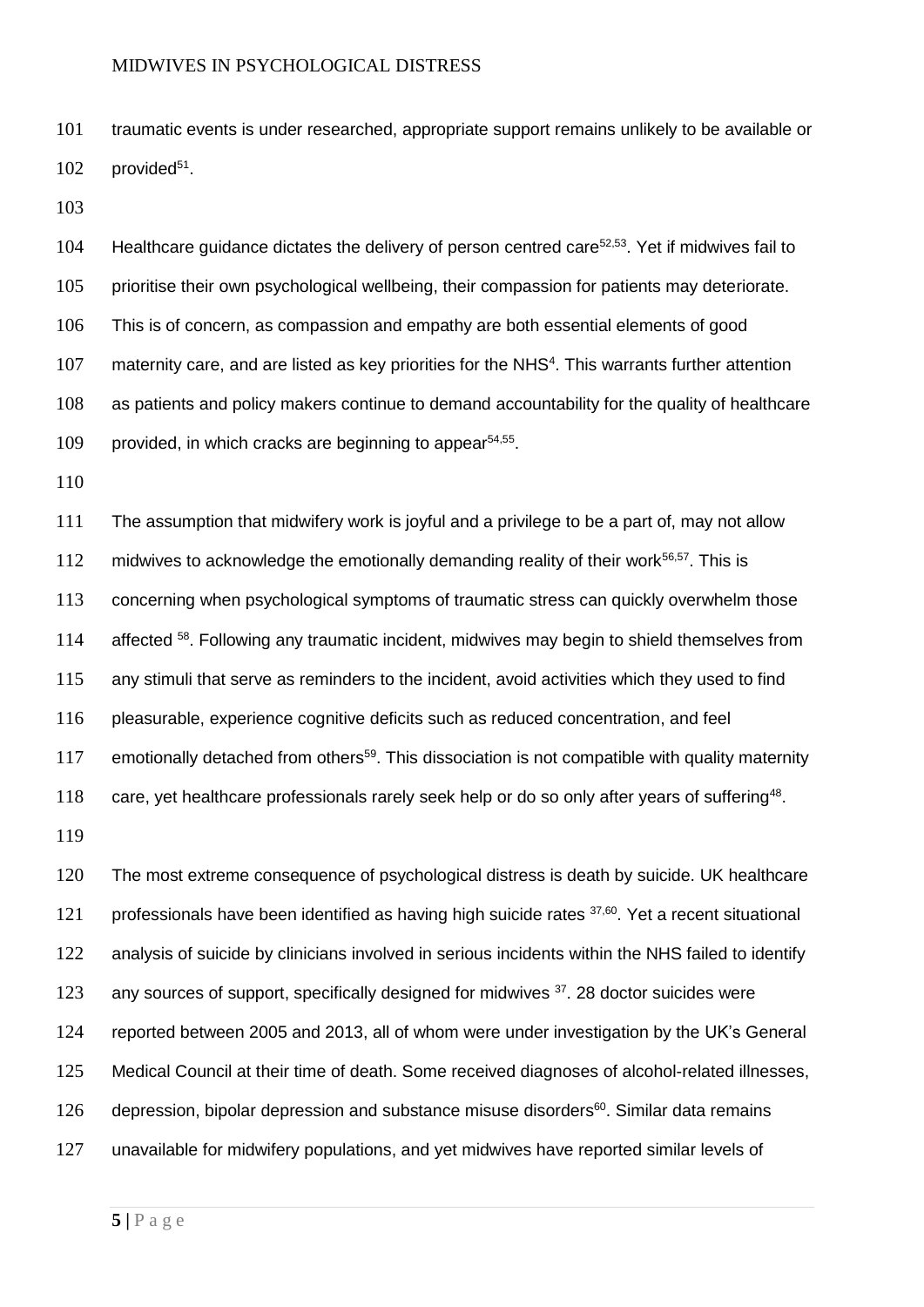128 stress. Therefore the risk of death by suicide may be equally apparent in midwifery

129 professionals.

130

131 The NHS has committed to providing a positive working environment for staff and to promote 132 supportive cultures that help staff to do their job to the best of their ability  $22,61$ . In many NHS 133 trusts, stress and mental health issues are now overtaking musculo-skeletal disorders as the 134 main reason given for sickness absence<sup>3</sup>, yet just 57% of these Trusts have a plan in place 135 to support the mental health of their staff  $^{23,62}$ . Sadly, occupational health departments may 136 not be adequate to support the clinical needs of midwives, nor be accessed when required<sup>63</sup>. 137 This calls for the development of new strategies and innovations to drive remedial actions 138 forward into practice, as what is now needed may go beyond previous recommendations<sup>45,64</sup>.

139 *Categories of Psychological Distress*

140

141 Work-related psychological distress may occur as a result of hostile behaviour towards staff,

142 either from other staff or patients<sup>65–67</sup>, workplace bullying<sup>65,68</sup>, poor organisational cultures<sup>24</sup>,

143 medical errors<sup>69</sup>, traumatic 'never events<sup>'70</sup>, critical incidents<sup>37</sup>, occupational stress<sup>71</sup>,

144 workplace suspension<sup>38,72</sup>, whistleblowing<sup>73</sup>, investigations via professional regulatory bodies

145 and employers<sup>60,74,75</sup>, and/or pre-existing mental health conditions<sup>60,75</sup>. This list is far from

146 exhaustive.

147

148 Midwives may experience different types of psychological distress in response to challenging

149 clinical events and/or work environments. 'vicarious compassion fatigue', 'vicarious

150 traumatisation' and 'secondary traumatic stress' are all terms used to describe the potential

151 emotional impact that working with traumatised families may have upon healthcare

152 professionals<sup>10,76</sup>. These are a normal consequence of helping others over time, to deal with

153 an emotional, sometimes abnormal, and/or traumatising situation.

154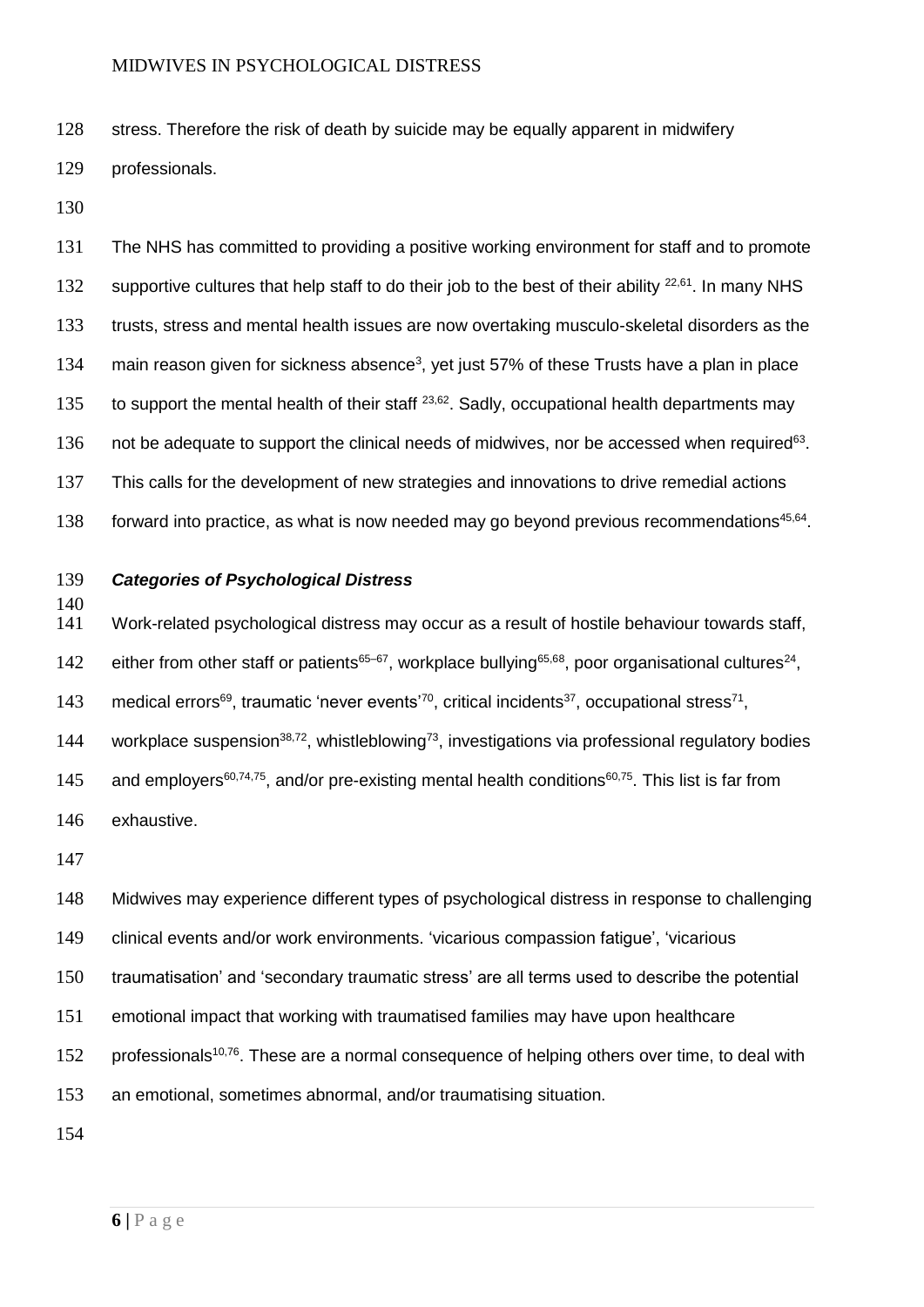In the most extreme cases, Post-Traumatic Stress Disorder (PTSD) can develop following a traumatic event. Symptoms can include the display of reckless or self-destructive behaviour, 157 memory flashbacks, hypervigilance, emotional numbness and avoidance<sup>20</sup>. However, the risk of Acute Stress Disorder following an indirect, or direct traumatic event is far greater, 159 and can result in symptoms of shame, quilt, anger and self-doubt<sup>77</sup>. Significantly, PTSD is often accompanied by depression, substance abuse disorders, and/or other anxiety 161 disorders, which may result in a display of unethical behaviour  $77,78$ . Should these symptoms remain unmanaged, patient safety could be put at risk.

 Those in psychological distress may also experience depression. Symptoms of major depression include feelings of worthlessness, chronic fatigue, a sense of guilt, reduced 166 concentration and poor decision making<sup>20</sup>. These symptoms may cause clinically significant distress or impairment in areas of occupational functioning. This is pertinent to midwifery populations as we begin to understand the co-morbidities of psychological distress and the impact it may have upon a midwife's fitness to practise.

 As health care professionals' emotional reserves run low, 'burnout' may eventually take hold. Midwives have been identified as a group at risk of exhibiting high levels of emotional 173 exhaustion and burnout<sup>79</sup>. Burnout is a syndrome consisting of emotional exhaustion, 174 depersonalisation and negative thinking towards others<sup>80</sup>. Symptoms are closely associated with psychological trauma, and occur when a midwife's emotional resilience becomes depleted. In midwifery practice, burnout results in poorer patient care and increased staff 177 turnover<sup>23</sup>. Saliently, 60%-70% of healthcare professionals admit to having practised at times when they have been distressed to the point of clinical ineffectiveness, and as such are 179 more at risk of enacting unnecessary medical errors<sup>1,81,82</sup>. These disclosures illuminate a situation which is clearly incompatible with safe and effective clinical care.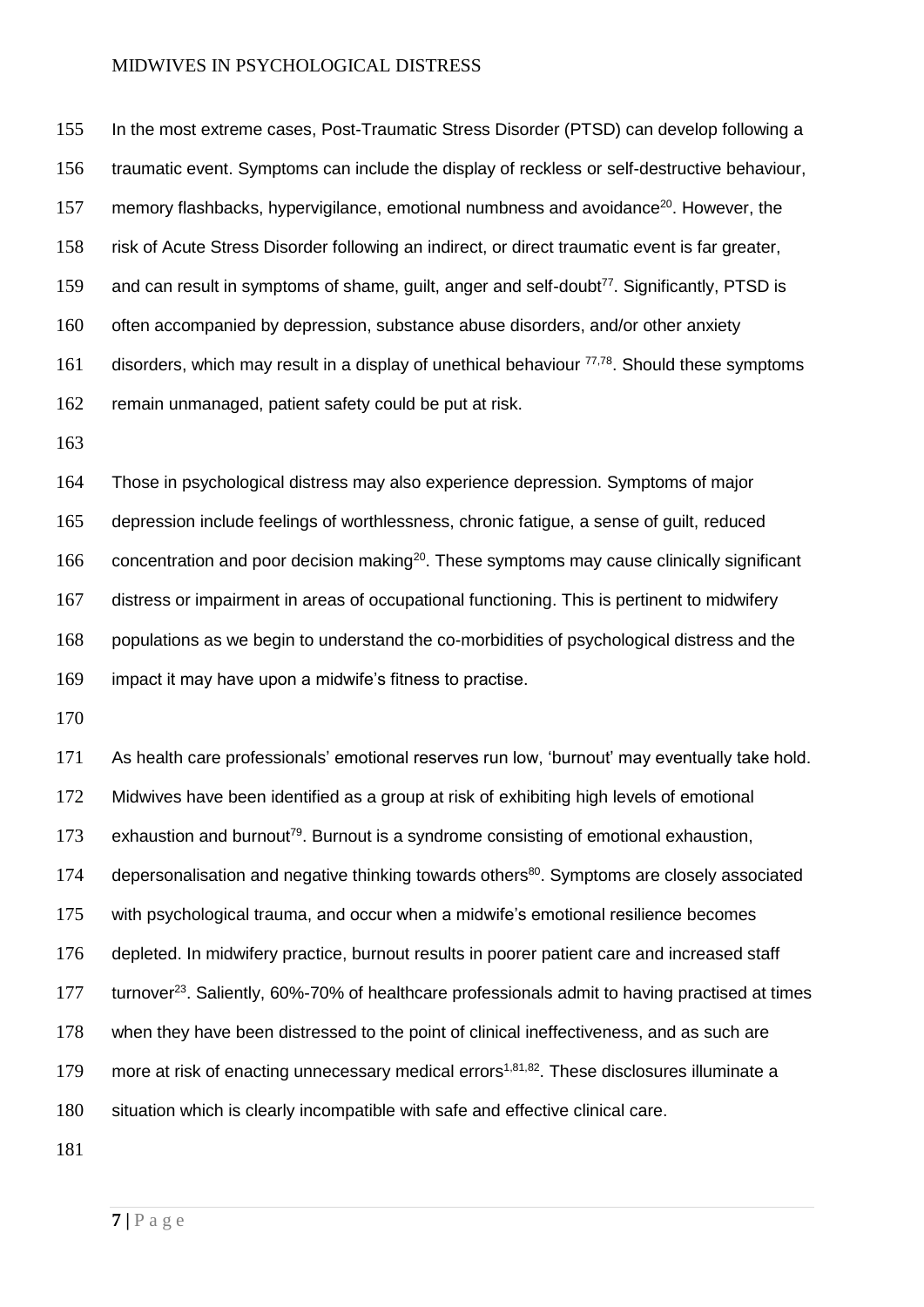As emotional stores run low, midwives may also exhaust their ability to care compassionately. Compassion fatigue refers exclusively to those in the caring professions, 184 and weakens the capabilities of the midwife to provide effective care<sup>39</sup>. Midwives will be vulnerable to compassion fatigue, and yet they must continue to deliver emotional 186 interactions to ensure a healthy emotional journey for the families they care for  $64,83$ . This suggests an urgent need to support midwives to remain emotionally responsive and clinically effective in order for them to provide quality care.

 Sustained psychological distress can result in adverse behavioural symptoms, which may 191 include drug and alcohol disorders  $20,84-86$ . Yet the vast majority of healthcare professionals 192 who develop substance abuse disorders are not doing so for recreational pleasure<sup>84</sup>. The use of substances becomes a symptom of mental ill-health, as the user employs 194 maladaptive coping strategies to medicate a deeper distress . It will be important to identify, remedy and understand the many origins and experiences of work-related psychological distress in midwifery populations in order to ameliorate professional suffering and improve the safety of midwifery care. A narrative literature review was chosen to do this, so that the relevant literature in this field could be consolidated into narratives, which review the state of psychological distress in midwifery populations from a contextual point of view<sup>87</sup>.

#### **Methods**

201 The literature was reviewed narratively in order to gain a broader perspective with regards to the aetiology, experiences, symptomology and epidemiology of midwives in psychological distress.

# *Search Strategy*

AMED - The Allied and Complementary Medicine Database, CINAHL with Full Text,

MEDLINE and PsycINFO were searched simultaneously, using a combination of terms used

in tandem with the defining cohort of 'midwives or midwife' within the TI (Title) search field.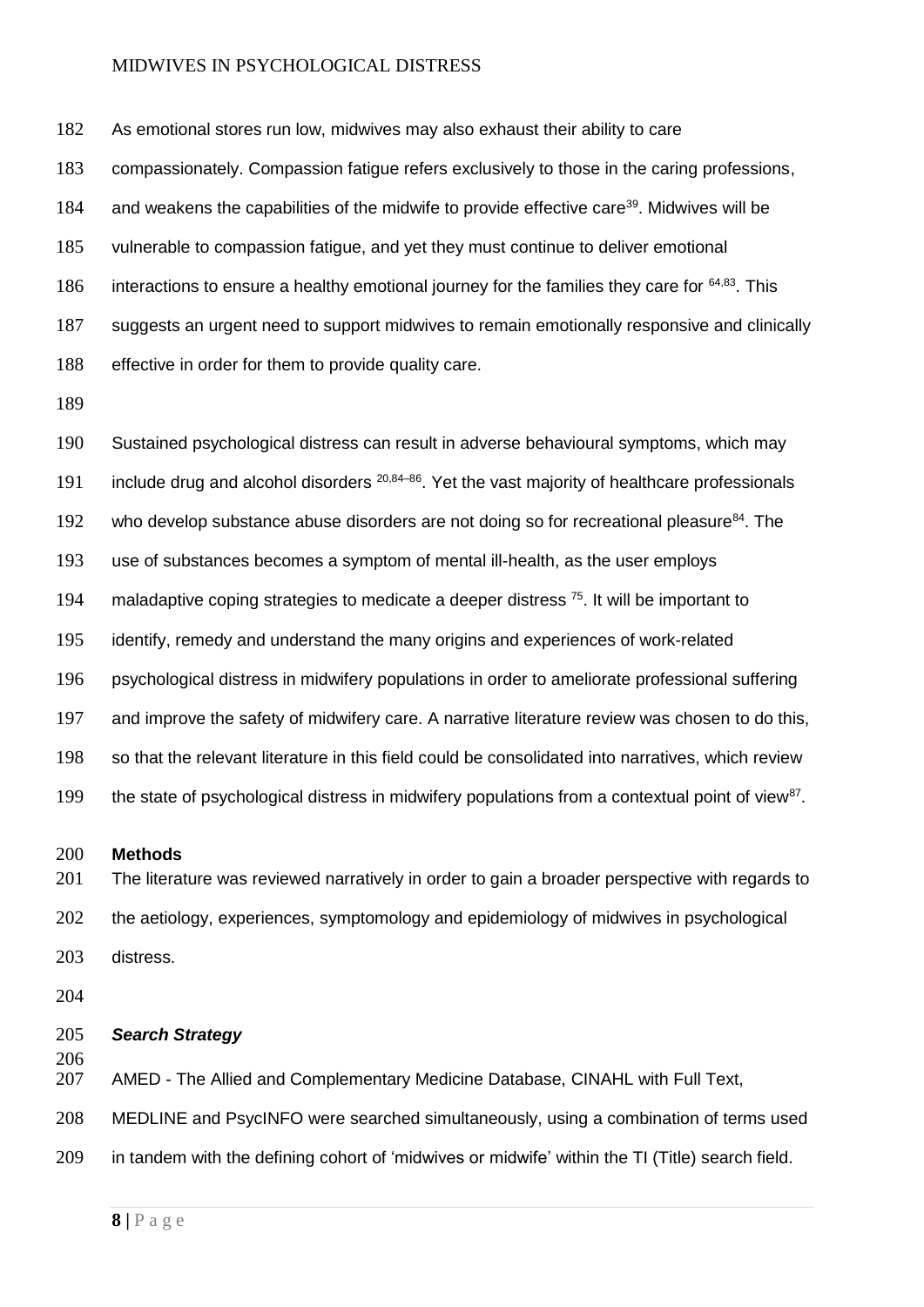Searches included 'midwives or midwife' and 'psychological distress', and 'bullying in nursing workplace' and 'bullying in the workplace' and 'bullying in nursing' and 'traumatic stress', and 'vicarious trauma', and 'compassion fatigue and burnout', and 'secondary trauma', and 'depression and anxiety', and 'PTSD or post-traumatic stress disorder', and 'workplace stress' and 'resilience' and 'Emotion Work' and 'secondary traumatic stress'. This resulted in 14 separate searches, which generated 264 results. 98 duplicates were then removed, leaving 166 papers to review.

 Searching was widespread in scope, in line with the ESRC Methods guideline for generating 219 Narrative Synthesis<sup>88</sup>. Papers had to be written in the English language and focus upon work-related psychological distress in relation to the aetiologies, experiences, symptomology 221 and epidemiology of midwives in psychological distress, rather than in relation to the women 222 they cared for or any other professional group. Papers were limited to those published after 223 the year 2000 in order to generate a more contemporary overview of current understanding. Papers selected for inclusion were limited to cohort studies, systematic reviews, meta-225 analyses, and randomised controlled trials in order to unite best evidence<sup>89</sup>.

227 76 papers were primarily excluded as they related to issues affecting childbearing women 228 rather than midwifery populations. 25 articles were removed, as they were editorial or discursive in nature. A further 36 articles were excluded, as they did not relate to the subject of midwives in work-related psychological distress. 12 papers related to workplace 231 interventions, and although we considered these to be of general interest, they were 232 excluded from this review so that a focused depiction of psychological distress could remain paramount. One study was rejected as it related to nurses providing care to labouring women, and two studies were added through a snowballing of the literature, whereby 235 reference lists were assessed for absent papers . 30 papers were eventually selected for inclusion.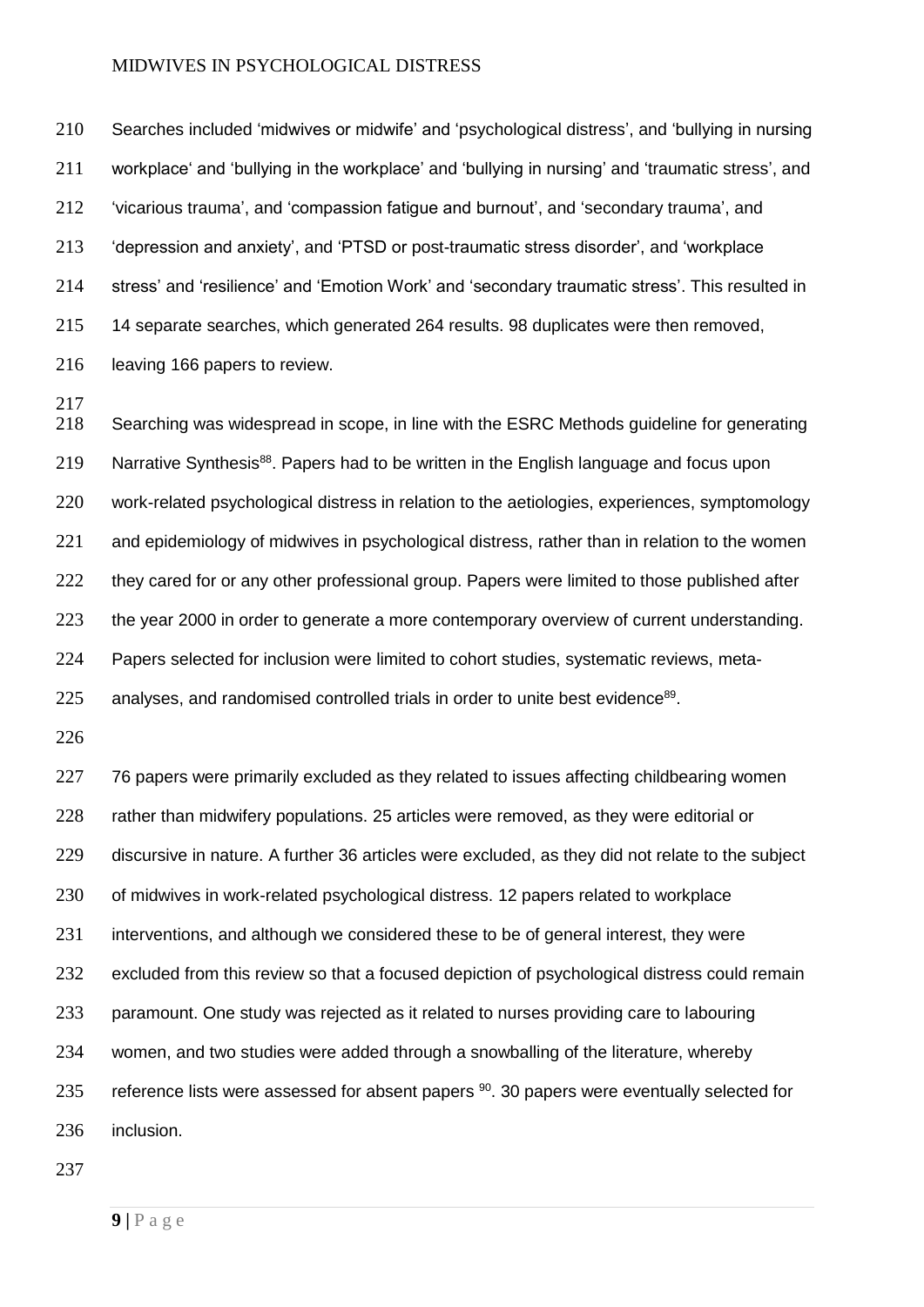- 238 The research team then went through the iterative process of reading and rereading these
- papers, noting themes and narratives throughout a discursive process of review. Anonymous
- peer reviewers also became a part of influencing the finalised report of findings.
- 

# *Limitations*

 Midwifery is a nursing profession. As such, professionals who practise as midwives are frequently referred to as obstetric nurses or nurse-midwives, and may be amalgamated 245 within nursing cohorts, or referred to as general healthcare staff . Therefore, a large 246 number of studies may have avoided retrieval by omitting to identify their cohorts as midwives.

# **Results**

# Overview of studies

250 The studies selected for review took place in Nigeria<sup>92</sup>, America<sup>58</sup>, Ireland<sup>93</sup>, the United

251 Kingdom<sup>25,51,94–99</sup>, Australia<sup>44,100–103</sup>, <sup>104</sup>, France<sup>105</sup>, Poland<sup>106</sup>, Croatia<sup>107</sup>, Israel<sup>57</sup>, Italy<sup>108</sup>,

Japan<sup>26,109</sup>, Uganda<sup>7,110</sup>, Turkey<sup>111</sup> and New Zealand<sup>102</sup>. Study designs included convergent,

253 parallel mixed-methods, critical literature reviews $8,112-114$ , online professional discussion

254 groups<sup>94,95</sup>, individual and group interviews<sup>25,51,57,96,108104</sup> narratives<sup>115</sup>, diary-keeping<sup>115</sup> and

255 auestionnaires<sup>6,26,58,92,97,99,101-103,105-107,109,111,115-118</sup>

# **Findings**

257 The literature retrieved illuminates that distressed midwives may carry on working in distress, and use this persistence as a maladaptive coping strategy. This dysfunctional endurance may not allow them to recognise psychological ill health in themselves. Long hours, the introduction of new technologies in healthcare, job security, emotion work, trauma exposure, dysfunctional working cultures and a lack of career progression have become 262 strong predictors of work-related psychological distress in midwives<sup>112,113,116,119</sup>. Additionally,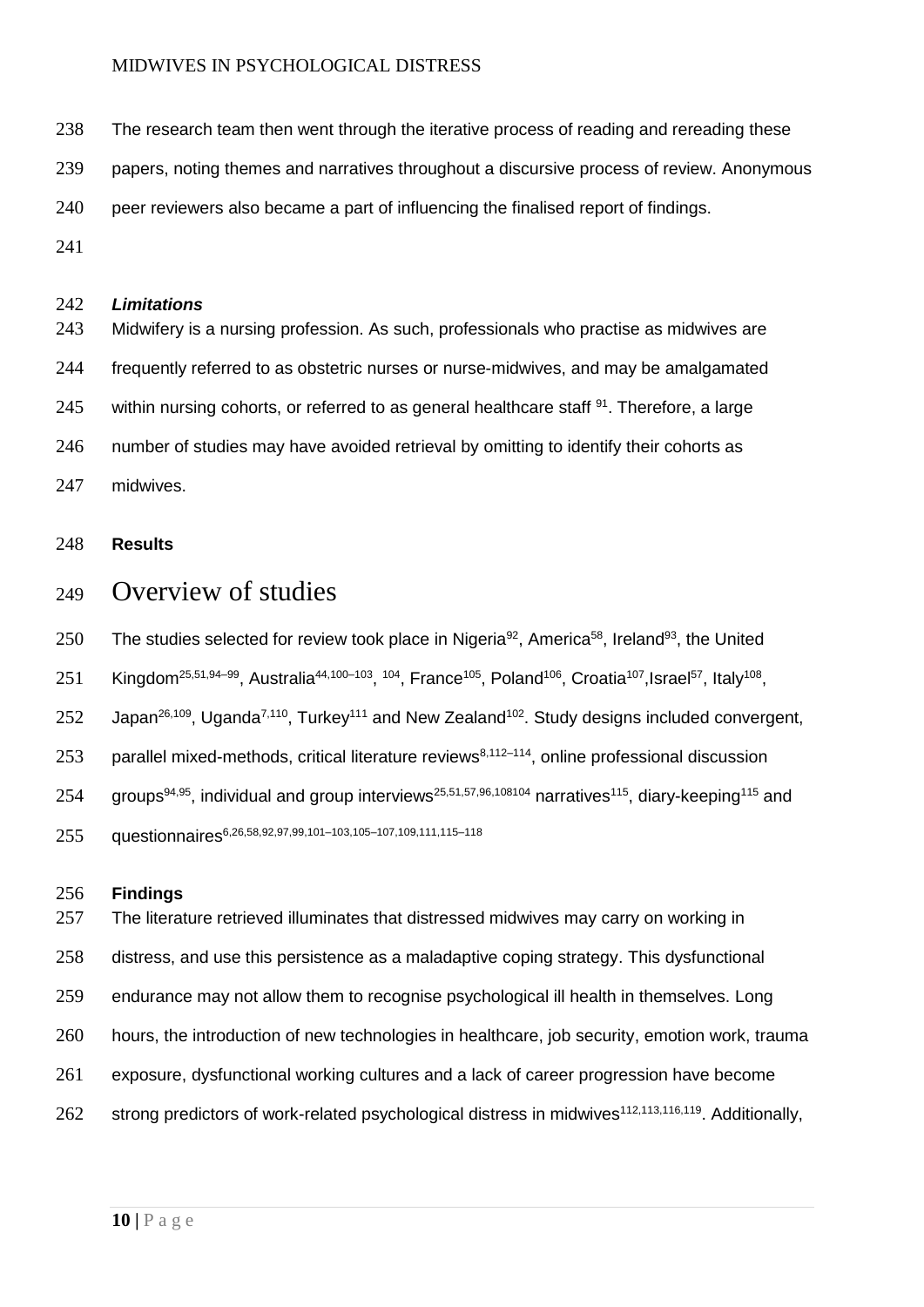- the overarching superhuman philosophy that midwives should be able to cope with anything does nothing to promote healthy, or help seeking behaviours.
- 

# **Occupational Sources of Stress**

 Midwives remain at risk of developing secondary traumatic stress as they care for childbearing women  $8$ . Risk factors for the development of traumatic stress in midwives 269 include an increased level of empathy and organisational stress<sup>113</sup>. Secondary traumatic 270 stress in midwives is reported at high to severe levels as they engage empathetically with 271 the trauma experienced by those in their care . These high levels of distress mean that a 272 midwife's ability to professionally engage with childbearing women and their families may be compromised. This may also make them more likely to leave the profession all together. 274 Within the labour and delivery rooms of the United States, midwives most frequently cited neonatal demise/death, shoulder dystocia, and infant resuscitation as being the incidents in which their secondary traumatic stress had originated<sup>58</sup>. This becomes significant as specific 277 interventions of support are developed in response to the most salient adverse events.

 Midwives report having difficulties in functioning professionally during the unexpected reality 280 of a stressful clinical situation <sup>57</sup>. This may lead to distressing feelings of guilt, rumination and diminished professional confidence. 33% of 421 UK midwives surveyed have been found to 282 develop symptoms of clinical posttraumatic stress disorder following a traumatic event<sup>99</sup>. These symptoms included feelings of fear, helplessness and horror. Following clinical investigations and traumatic births, midwives in the United States expressed a need for a 285 safe forum to share their experiences with colleagues, as they had no place to talk and 286 unburden their souls <sup>58</sup>. Some of these midwives lost their belief in the birth process, 287 developed PTSD, and many left the midwifery profession altogether. The development of PTSD symptoms is associated with burnout, and as such, the exposure to trauma may 289 impact significantly upon the wellbeing of the workforce . This becomes significant as the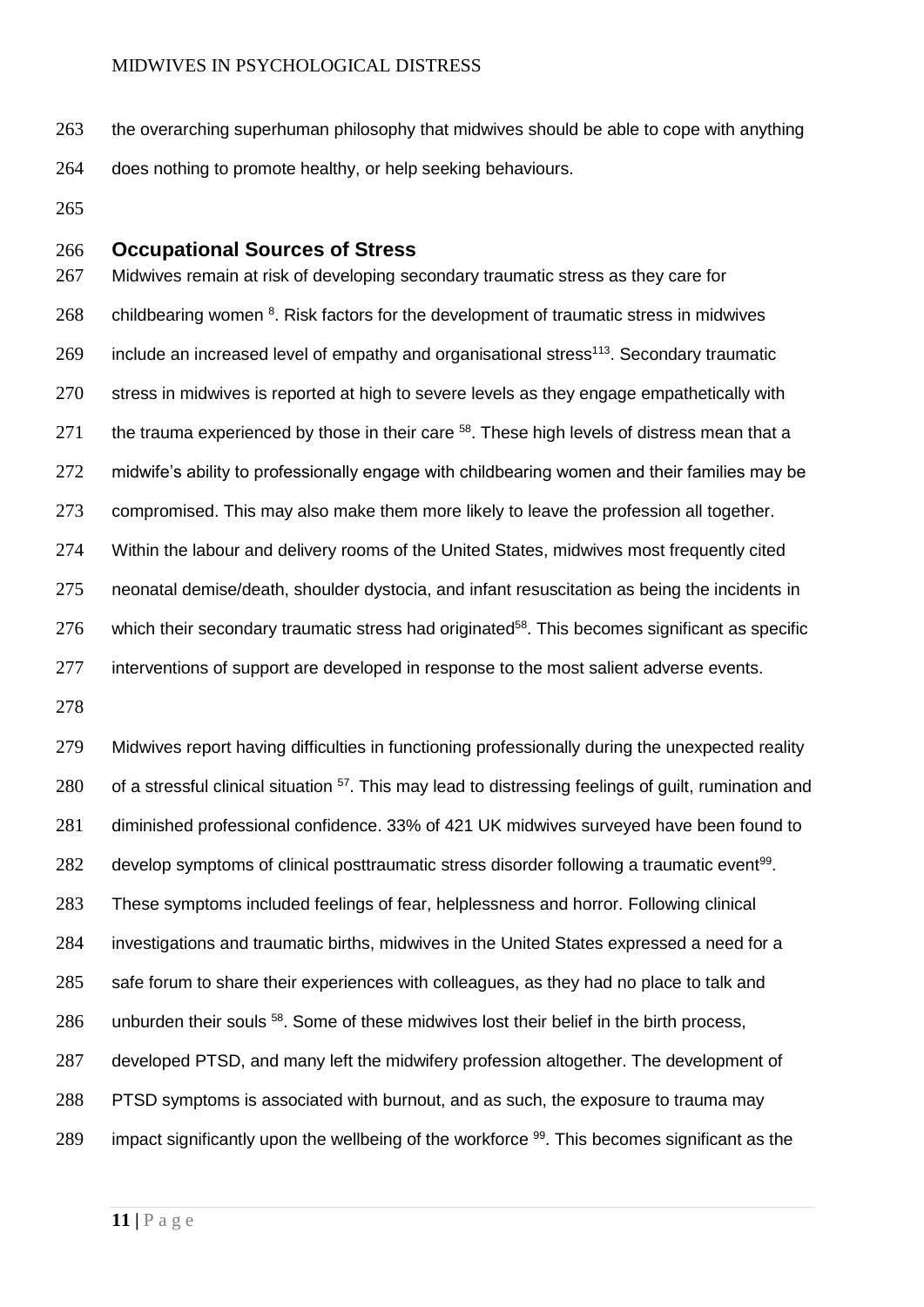world tries to recruit a high quality midwifery workforce in the face of a global shortage of midwives  $120$ .

 Upon providing ethically complex and emotive clinical tasks such as the Termination of 294 Pregnancy (TOP), many midwives report significant emotional distress<sup>105,108,121</sup>. How the midwife manages emotional midwifery work is crucial in determining the quality of patient experiences, as the stressors involved in conducting a TOP are associated with the 297 development of compassion fatigue<sup> $112,121$ </sup>. Equally, the psychological distress experienced by midwives caring for families experiencing stillbirth, neonatal loss and miscarriages remains 299 high, as midwives continue to provide emotionally intense and deeply empathetic care<sup>114</sup>. This is significant as the demanding task of providing empathy may often conflict with the midwives need to protect themselves psychologically, and yet empathy and compassionate 302 care have been identified as fundamental tenets of the nursing professions $4,122$ .

 Midwives working within resource poor, developing countries experience traumatic incidents 305 and death more frequently<sup>123,124</sup>. In a survey study of 238 midwives working in two rural districts of Uganda, many have displayed moderate to high death anxiety (93%), mild to 307 moderate death obsession (71%) and mild death depression (53%)  $^7$ . Furthermore, 74.6 % of 224 midwives working again, in rural areas of Uganda, developed moderate or high death anxiety following prolonged exposure to maternal death<sup>110</sup>. This becomes significant as the midwifery profession looks to maintain a healthy workforce globally in order to make their contribution towards achieving goal 4 and 5 of the Global Millennium Development Goals in 312 achieving safer childbirth<sup>125</sup>.

 Midwives who provide antenatal care to families with complex social needs have reported 315 cumulative feelings of frustration, inadequacy and vicarious trauma over time<sup>104</sup>. This emotional and stressful work, which often requires long working hours has led to some of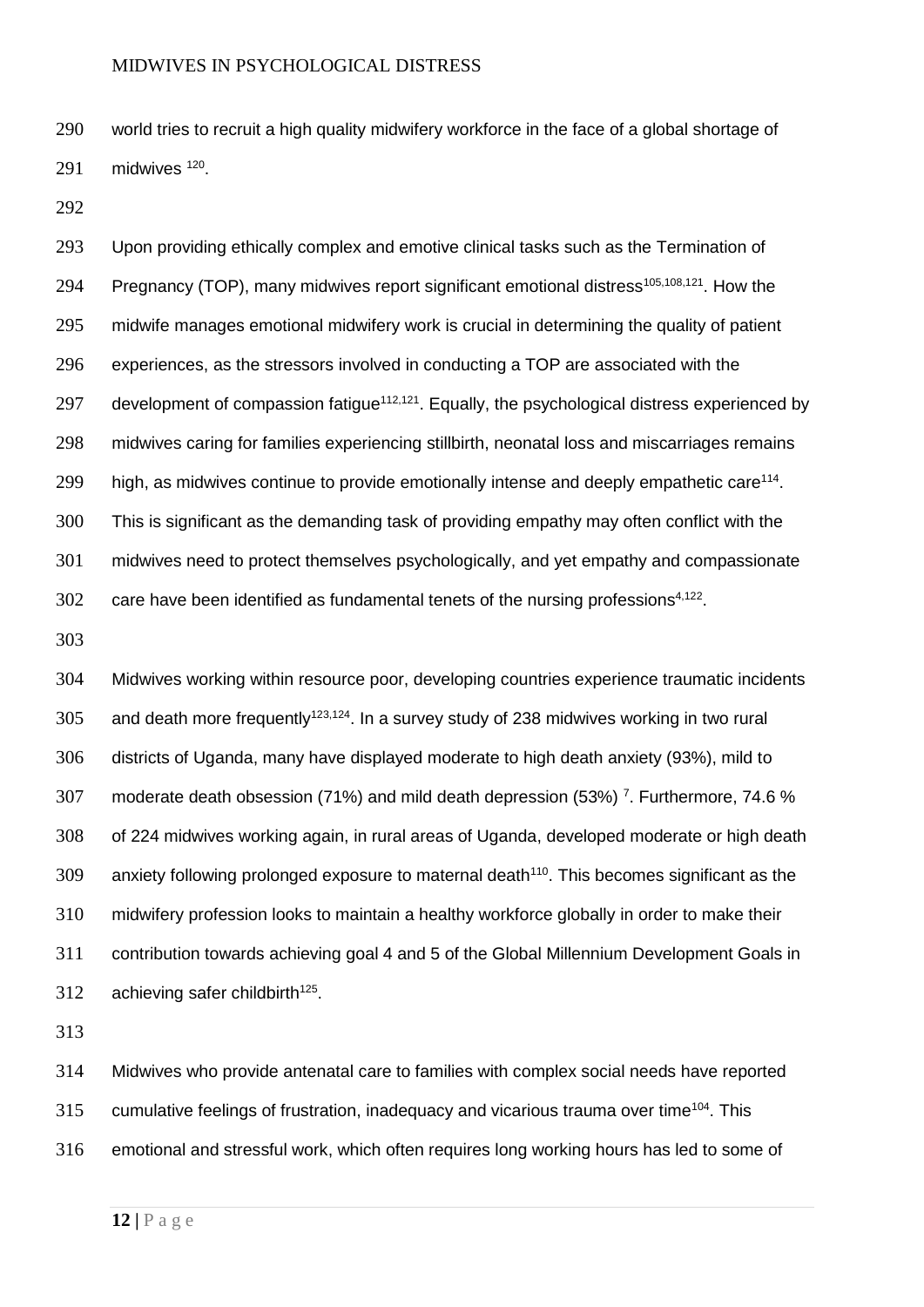these midwives utilising unhealthy coping strategies and harmful daily drinking<sup>102</sup>. This is significant as we begin to understand the consequences of cumulative exposure to complex and emotive maternity work.

 Student midwives also experience work-related psychological distress. As they narrate their most distressing placement related event, their beliefs about the uncontrollability of thoughts and danger, beliefs about the need to control thoughts, and rumination over that traumatic incident were all significantly associated with posttraumatic stress symptoms<sup>117</sup>. Despite this, student midwives have reported feeling unable to speak out and ask for help within hierarchical midwifery workplaces<sup>115</sup>. This becomes significant as we seek to empower a new generation of midwives to effectively manage their mental health whilst carrying out demanding and emotional midwifery work.

# **Organisational Sources of Stress**

 Midwifery cultures are hierarchical, and this may lead to the subordination of midwives, 331 bullying, ineffective team working and a reduction in professional autonomy <sup>115</sup>. It has also been proposed that midwives form elite 'clubs' in the workplace and exclude those of lesser 333 ranking <sup>115</sup>. As the obstetrician takes the most senior position within the hierarchical structure, the medical takeover of birth could restrict the midwives ability to innovate and develop optimal levels of confidence  $115$ . This dysfunctional working culture may not allow midwives, or the midwifery profession to thrive, as midwives remain persistently worried 337 about workplace aggression and bullying <sup>119</sup>. Inhibited professional progression, bullying 338 and subordination are key predictors of psychological distress  $116,126,127$ . This becomes important as we begin to understand and address these predictors in order to construct collaborative working cultures in maternity services, to ensure safer care for patients  $128$ . 

 In one study of 58 Australian midwives, almost 30% of the sample experienced moderate to high levels of burnout, and their levels of personal and work-related burnout were found to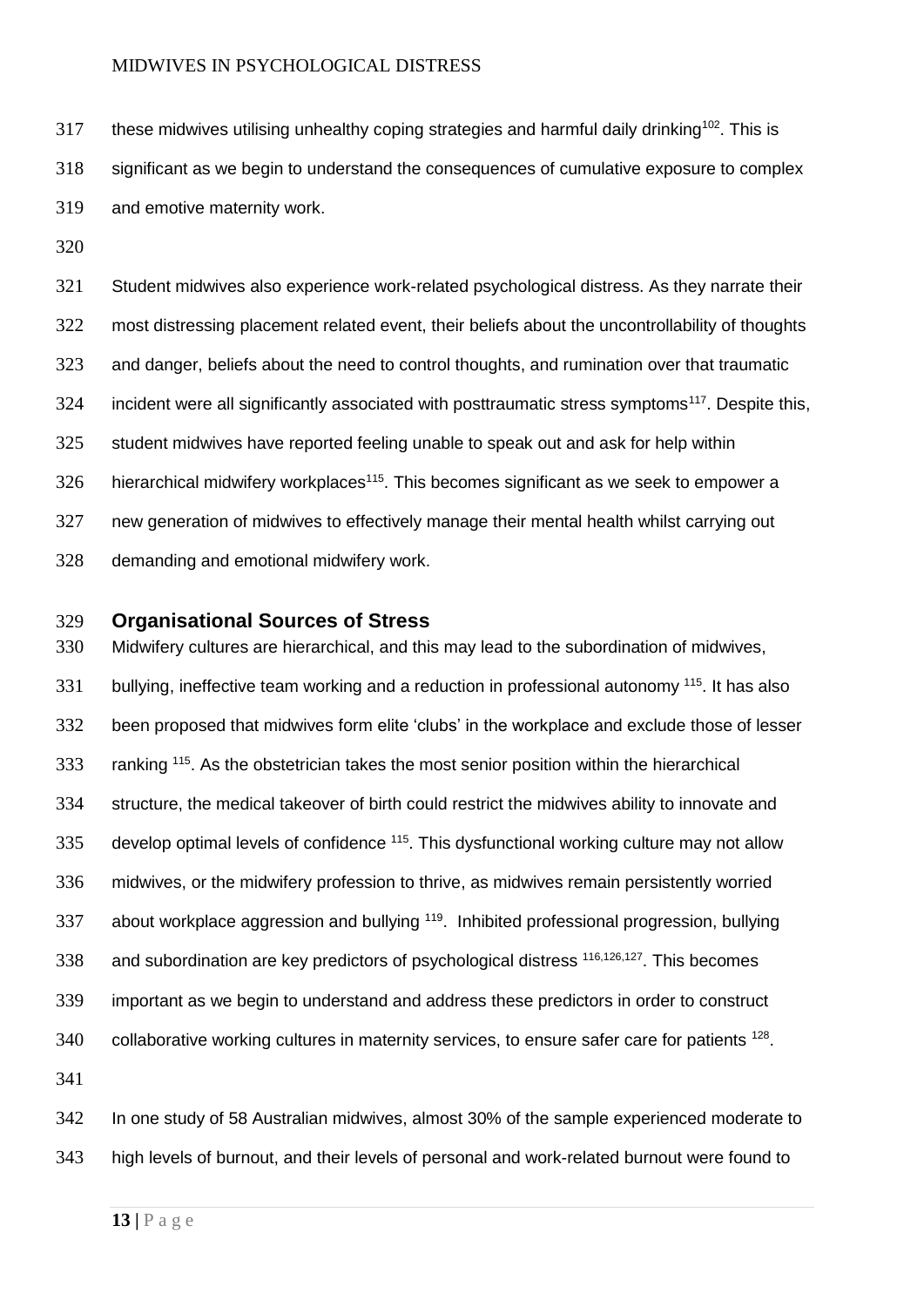be higher than any burnout related to giving care to women  $103$ . Midwives may experience burnout as a result of dysfunctional working cultures, work stress, and poor job satisfaction  $111$ . This suggests that the origins of burnout may be rooted within organisational sources of stress, however more research in this area is required so that the origins of burnout in midwives can be comprehensively acknowledged and defined.

 Burnout, emotional exhaustion and depersonalisation levels have been found to be higher in midwives than in general nurses and hospice nurse populations, yet the latter two populations sometimes receive a higher level of support in the workplace  $106$ . This indicates that the reality of burnout in midwives may not be adequately recognised. Should midwives continue to receive inadequate support in comparison to other professional groups, they may come to feel that they are a less valued profession. This is significant, as low morale does nothing to ameliorate the challenges associated with recruitment and retention. This situation may also fuel a midwife's belief that their own wellbeing remains inconsequential, which does little to promote help seeking behaviours.

 In a sample of 60 Croatian midwives, over three-quarters (76.7%) reported that their job is 361 stressful <sup>107</sup>. Another study has cited that 80–90% of 556 Japanese midwives have been highly stressed by qualitative job overload, with one out of every three to five displaying a 363 . psychological disorder<sup>109</sup>. Those who express high levels of job satisfaction, and those who perceive that others have a positive opinion about the midwifery profession are observed to 365 have lower levels of work-related stress and burnout <sup>111</sup>. This may indicate that raising the professional profile of midwifery and placing more value upon midwives in practice should play a part in any strategy designed to remedy psychological distress in midwifery populations.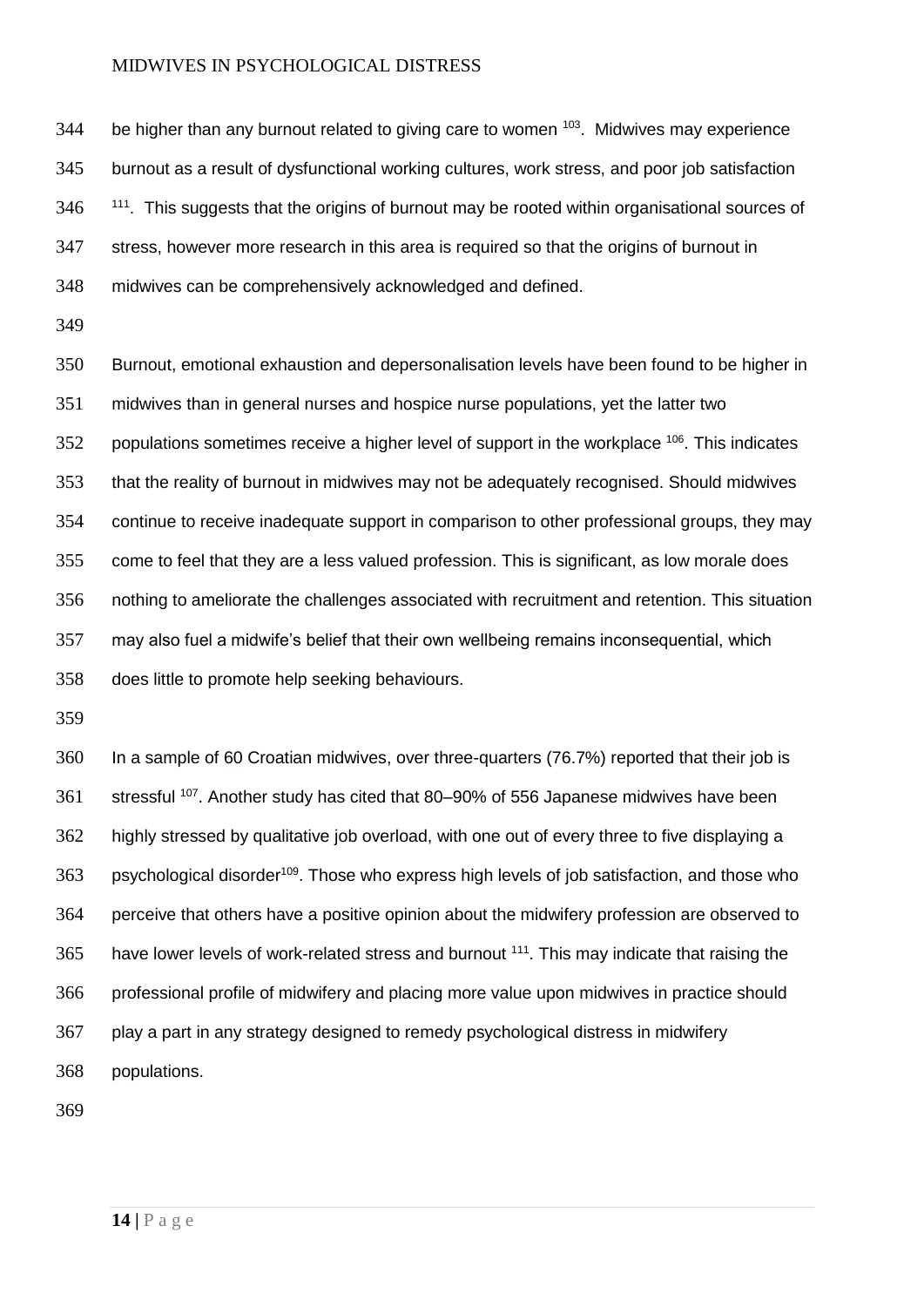The culture that student midwives observe is sometimes spiteful and cruel  $98$ . They also observe a lack of care towards themselves and other midwives in a culture permissive of bullying  $97$ . The reality is that workplace aggression and bullying from both staff and patients 373 has been seen as a frequent occurrence within the maternity workplace . This becomes significant as we nurture and recruit the new generation of midwives to become high quality professionals for the future advancement of maternity services. Such disruptive working cultures in maternity services also threaten patient safety  $67$ .

 Student midwives may also feel despondent upon the realisation that childbearing women do not get the care that they expect due to organisational pressures and excessive workloads  $380$   $380$  sadly, they understand why midwives may not want to come into work as they too see the stresses of the job. Some midwifery students who identify with these feelings of stress display unhealthy coping strategies such as excessive smoking, drinking or eating  $98$ . This introduction to the midwifery profession is not conducive to a positive inaugural experience, and may have serious implications for future retention and recruitment strategies, as new students in training may assume some of the negative perspectives and behaviours 386 communicated via their qualified mentors.

 Emotion work (emotional work) can be defined as the emotional regulation required of the 389 employees in the display of organisationally desired emotions<sup>129</sup>. Emotion work remains less understood as a concept in midwifery work. Yet challenging models of midwifery care, high expectations, working intimately with women in pain, and managing the emotions of other 392 staff all place emotional burden upon the midwife . Negotiating inter-collegial conflict in UK midwifery is a major source of emotion work, which is likely to exacerbate workforce attrition 394 and psychological distress . Interactions with colleagues and healthcare organisations requires effective emotion management. This is significant as we begin to understand the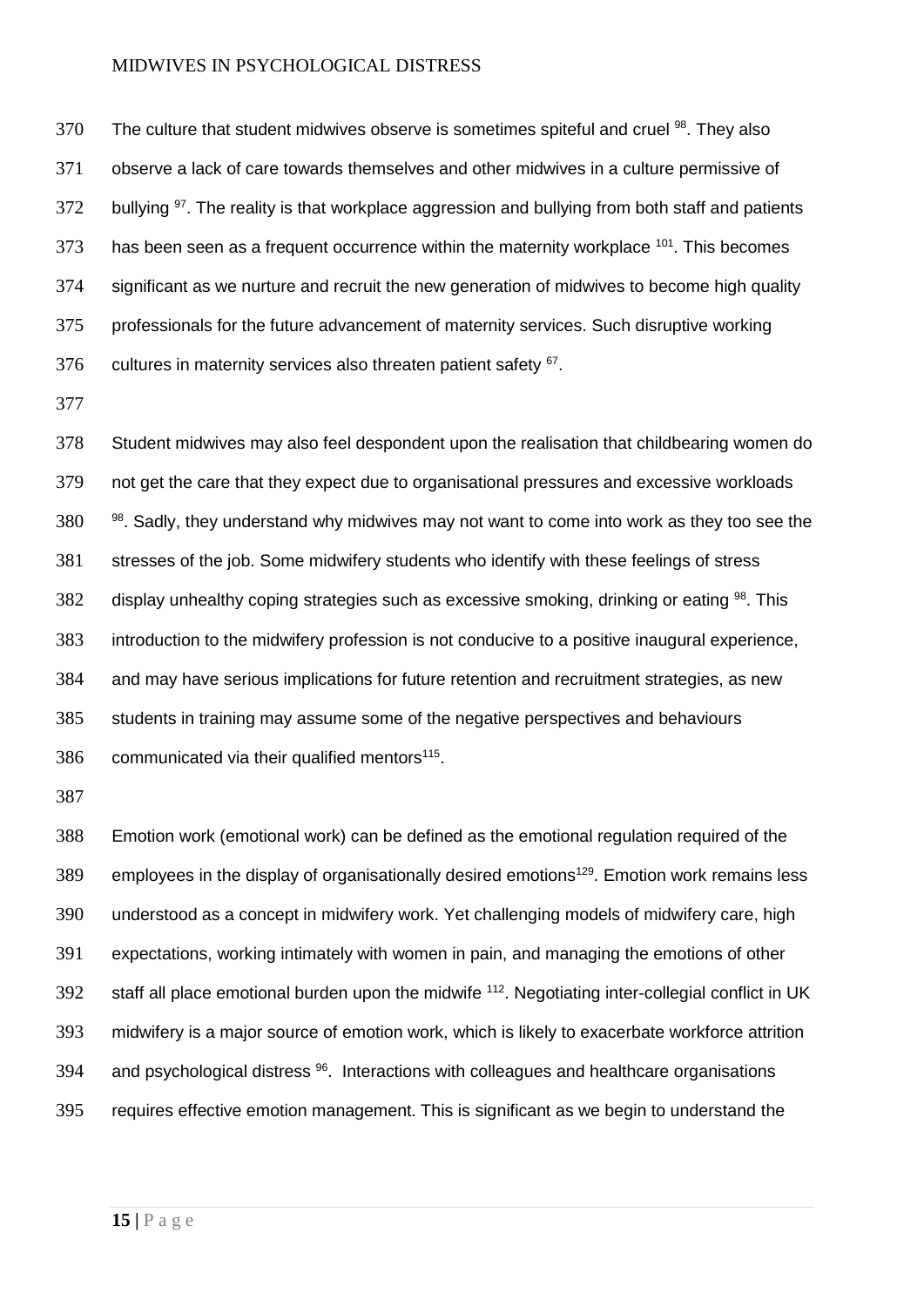contradictory ideologies that present in midwifery practice, and the conflicts between ideals 397 and practice, which often result in frustration, psychological distress and anxiety .

 When a traumatic birth occurs, midwives find it difficult to work between the medical model of care and the midwifery model of care as turf wars continue between midwives and doctors  $51$ . Midwives value the compassionate support given from their obstetric teams, yet many 402 feel betrayed and abandoned in an unsupportive, 'toxic' and unsafe working environment . It will be important to understand the nature of these tensions in practice in order to ensure 404 safe care for women, remedy low morale and improve staff retention rates  $67,130,131$ . Midwives continue to report feeling bullied, undermined and intimidated because of the power imbalances currently at play  $51,96$ . Interpersonal conflict has been positively correlated with 407 hostility, depression, anxiety, fatigue and physical complaints in midwifery professionals <sup>109</sup>. As such, the origins of tension in the work place requires further attention before these maladaptive cultures present further concerns in relation to effective collaborative working, patient safety and staff wellbeing.

# **Discussion**

 The findings of this review illuminate a global and contemporary picture, where midwives are suffering in work-related psychological distress and yet at times, carry on working regardless. Some are frustrated when they cannot practice to the best of their ability due to organisational inadequacies and obstructive working cultures. A multitude of organisational pressures and features of emotional work have been identified as predictors of psychological distress in midwifery professionals. In addition to the clinically significant impacts of direct trauma exposure, inter-professional conflicts, bullying and unsupportive organisational cultures are repeatedly highlighted as threats to the midwife's psychological wellbeing. Midwives working within rural areas of developing countries, and those caring for women 423 with complex social needs may present with specific symptomologies which relate to their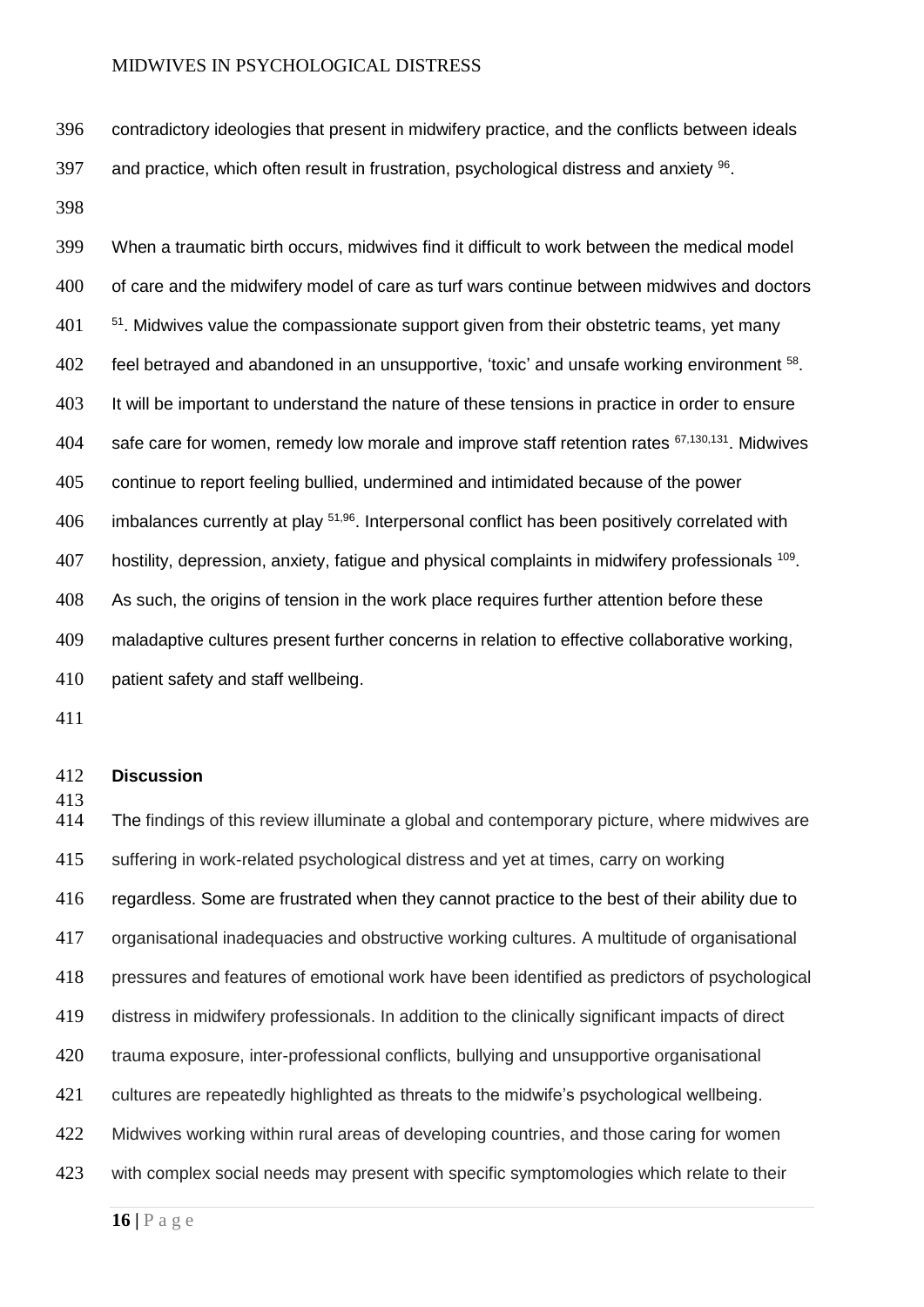particular area of midwifery practice. In any case, this review has highlighted that midwives in psychological distress often feel that sources of support are inadequate, and that there is nowhere go to unburden their distress.

428<br>429 Midwives are faced with a multitude of workplace pressures which show no sign of alleviating. Increased population growth, midwife shortages, a rising birth rate and increased 431 numbers of complex births have become part of the modern realities of midwifery<sup>120,132</sup> Yet in addition to these pressures, toxic, hierarchical, time pressured and unsupportive workplace cultures only serve to reverse any gains made in supporting midwives in psychological 434 distress<sup>67,96,115,133</sup>. These pressures may also result in midwives further neglecting their own wellbeing. Effective clinical mentorship, clinical supervision, the reorganisation of maternity 436 care models, wellbeing strategies, positive leadership and the creation of positive working cultures, where maternity staff feel valued and motivated to drive the midwifery profession forward have all been suggested as ways in which to address these issues within the 439 midwifery workforce<sup>35,103,134–138</sup>. Midwifery cultures may benefit from further research in this area, as new proposals for change are required.

 Midwives remain unsatisfied with the support programmes and management interventions 443 currently on offer <sup>101</sup>. This presents future research, healthcare leaders and policy makers with new opportunities to develop effective, evidence based interventions designed to support midwives in work-related psychological distress. Midwives often seek out their own effective coping strategies, access support, develop self-awareness, reflect, vent, positively re-frame events, cultivate a professional identity and employ self-distraction techniques in 448 order to increase their own resilience towards workplace adversity<sup>7,94,139</sup>. However, more 449 research will be required in order to evaluate which strategies may be most effective. There may also be an opportunity to turn new, online visions of support into practice.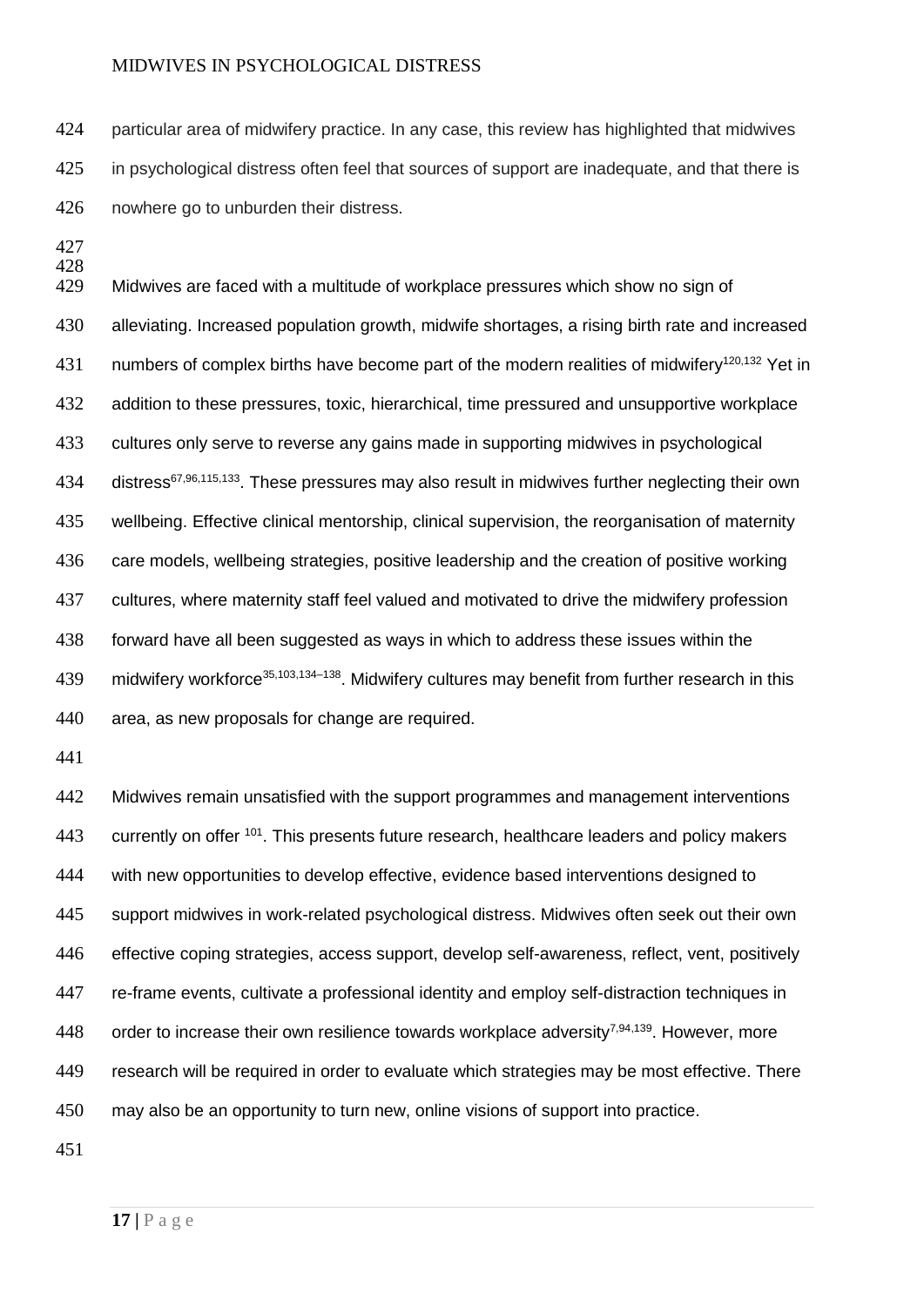Future interventions should predominantly focus upon placing more value on midwives and empowering the midwifery profession to resolve professional conflicts. They should also help midwives to recognise that they are not alone and provide safe platforms of support where 455 midwives can share their experiences with colleagues and unburden their distress<sup>58</sup>. Proactive support should focus upon those midwives engaged in situations most frequently associated with distress. Ultimately, the shared goal should be the repudiation of psychologically unsafe workplace cultures and the provision of appropriate psychological support.

 Midwives are entitled to a psychologically safe professional journey, and caring for them is not an optional issue, it is an ethical one. As evidenced by this review, midwives are likely to benefit from a sound work-life balance, autonomy, models of maternity care that maximise their emotional wellbeing, sensible working hours, psychological support, professional respect, safe platforms where midwives can unburden their distress, and processes to deal 466 with dysfunctional working cultures and bullying the most<sup>34,58,140</sup>. New guidance, and the development of novel interventions tailored to the needs of midwives have the opportunity to turn this vision into practice.

# **In order to protect and empower our valuable midwifery workforce to provide**

# **excellent quality care, forthcoming international initiatives could:**

- 472 Acknowledge the emotional consequences of midwifery practice.
- 473 Promote the need to prioritise self-care and inter-professional support <sup>141,142</sup>
- 474 Acknowledge the need to prioritise the emotional wellbeing of midwives
- 475 Promote psychologically safe working cultures  $41,143$ .
- Explore alternatives to discipline, which include non-punitive and non-blame-focused approaches towards:
- 478 1. Medical error 17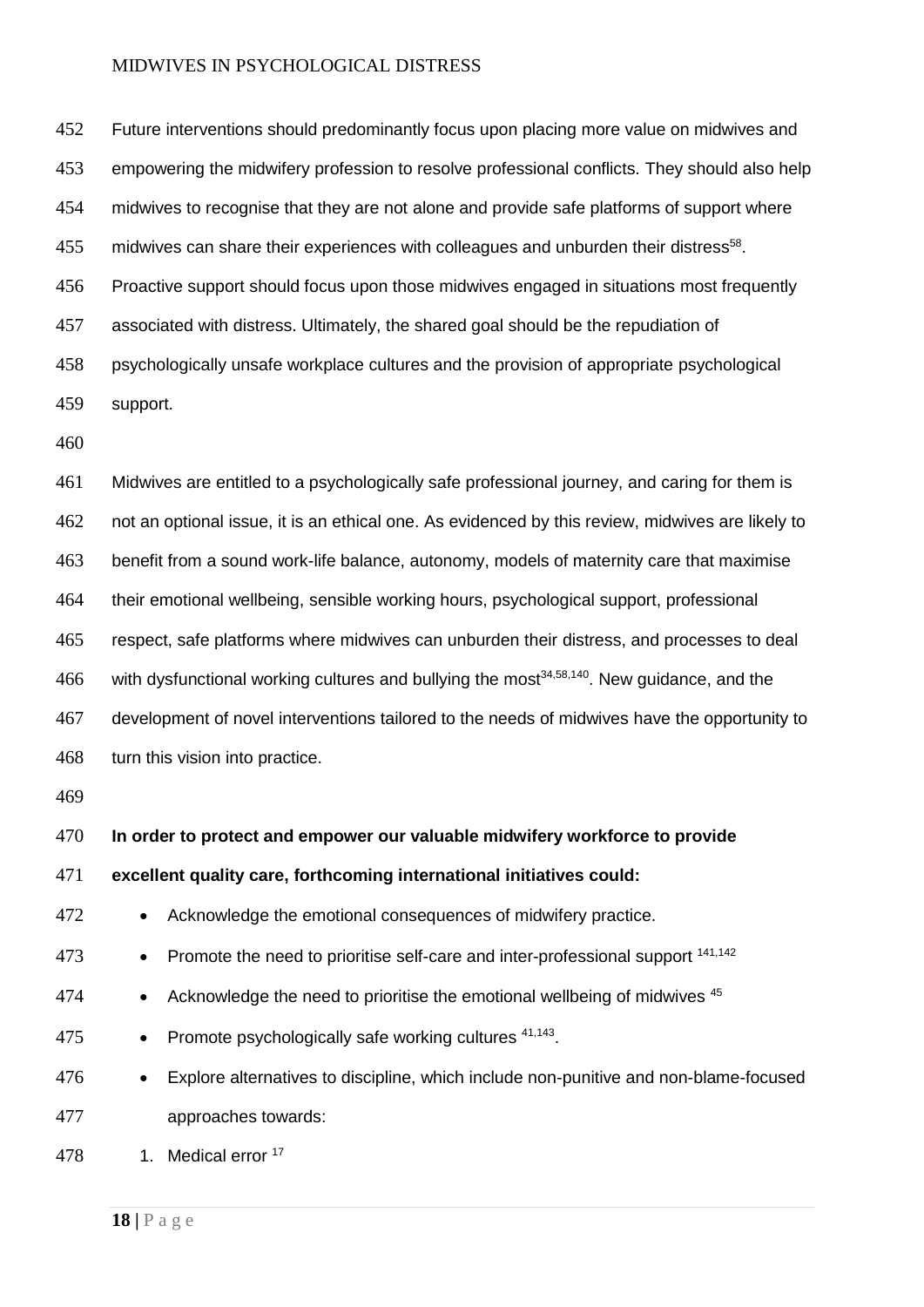- 479  $\mu$  2. Concerns raised by healthcare staff<sup>73</sup>
- 480 3. Behavioural symptoms displayed whilst staff are unwell  $46,48,63,75$ .

#### **Conclusions**

 This narrative review of the literature demonstrates that globally, there is not enough attention assigned to the seriousness and prevalence of work-related psychological distress in midwifery populations. Midwifery is seen as a pleasurable and privileged job by society and by midwives themselves  $56$ . Yet the needs of those in psychological distress have not been understood, prioritised or comprehensively acknowledged. In the future, it will be important to identify the causes of problematic working cultures in order to reverse the adverse consequences sometimes seen as part of the problem when catastrophic failings 489 within maternity services occur<sup>144</sup>.

 Exposure to trauma and psychologically distressing events could adversely affect the wellbeing of midwives, the care provided to women and contribute to adverse climates in 493 healthcare <sup>113</sup>. Future research has the opportunity to explore and develop evidence-based solutions to support midwives in work-related psychological distress. Further research may also generate a deeper understanding in relation to the aetiologies, experiences, symptomology and epidemiology of midwives in psychological distress. This will be significant, as in facilitating psychologically safe professional journeys for midwives, we will 498 in turn augment the quality and safety of maternity services<sup>23,67,145-149</sup>.

 Midwifery care aims to support optimal outcomes in childbearing<sup>53</sup>. If, when caring for women, the potential consequences for midwives are ignored, we risk their capability to provide midwifery care to the high levels they aspire to. This threatens the very eminence of midwifery as a profession. So as the gargantuan 'Maternity Service Ship' sails on, proudly flying the flag of being 'with woman', look out for those who have been left behind, silently shouting 'Midwife overboard'.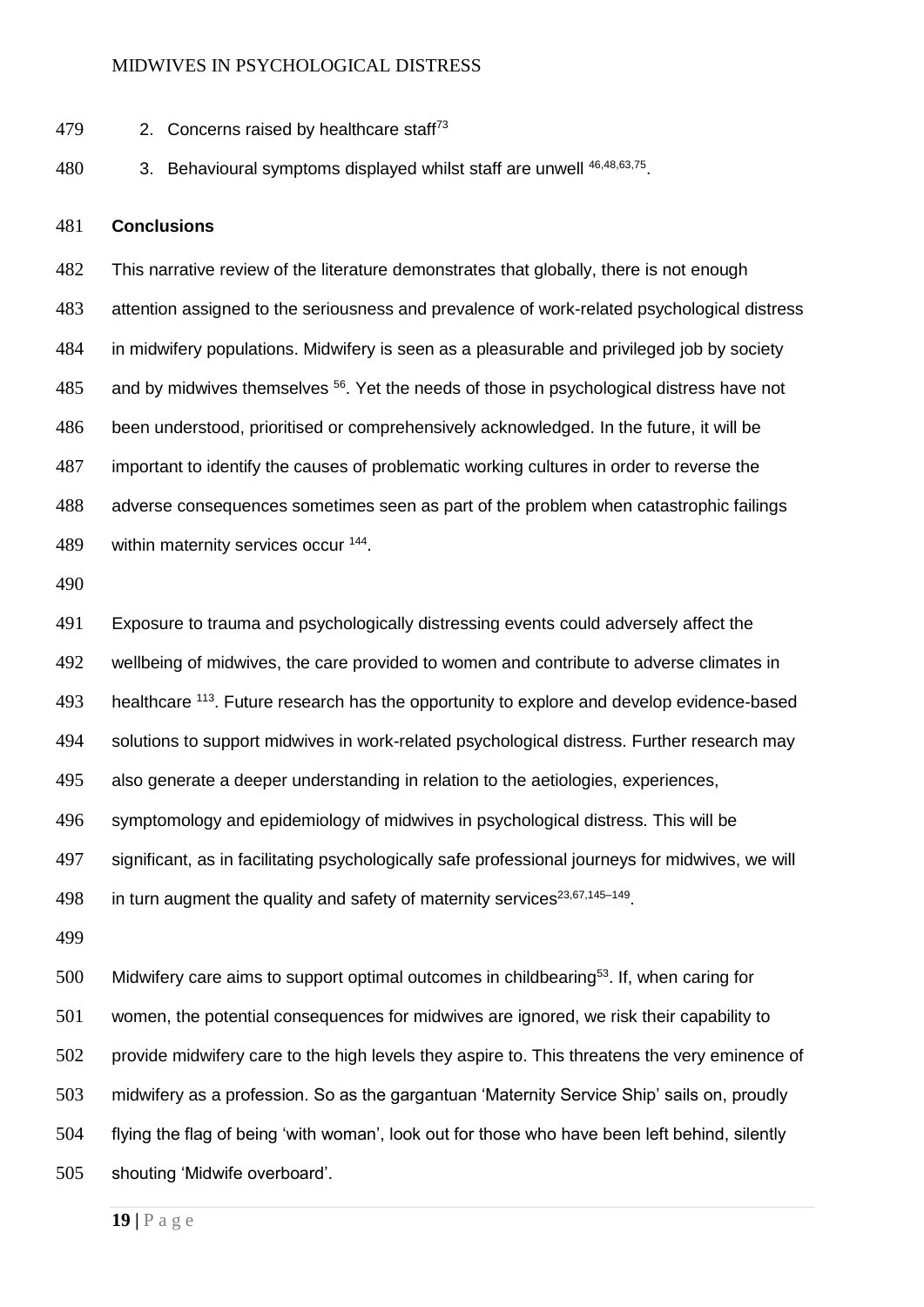| 506 |                                                                                                         |  |  |
|-----|---------------------------------------------------------------------------------------------------------|--|--|
| 507 | Acknowledgments and Disclosures: Ethical approval has been given for this literature review             |  |  |
| 508 | by Coventry University, UK. Project [P32836].                                                           |  |  |
| 509 | This literature review has been funded by a full time research scholarship provided by the              |  |  |
| 510 | Centre for Technology Enabled Health Research at Coventry University.                                   |  |  |
| 511 | References                                                                                              |  |  |
| 512 | Boorman S. Health and well-being of the NHS workforce. Journal of Public Mental Health<br>1.            |  |  |
| 513 | $2010; 9(1): 4-7.$                                                                                      |  |  |
| 514 | Boorman S. The Final Report of the independent NHS Health and Well-being review, (2009).<br>2.          |  |  |
| 515 | Department of Health. NHS health and well-being review-the government response 2009; .                  |  |  |
| 516 | NHS Employers. Reducing sickness absence in the NHS using evidence-based strategies.<br>3.              |  |  |
| 517 | Summary report. 2014; .                                                                                 |  |  |
| 518 | Francis R. Report of the Mid Staffordshire NHS Foundation Trust Public Inquiry Executive<br>4.          |  |  |
| 519 | summary. The Stationery Office. London 2013; .                                                          |  |  |
| 520 | Harrison R, Lawton R, Stewart K. Doctors' experiences of adverse events in secondary care: the<br>5.    |  |  |
| 521 | professional and personal impact. Clin Med 2014; 14(6): 585-90.                                         |  |  |
| 522 | Keogh B. Review into the quality of care and treatment provided by 14 hospital trusts in<br>6.          |  |  |
| 523 | England: overview report. NHS; 2013.                                                                    |  |  |
| 524 | Muliira RS, Bezuidenhout MC. Occupational exposure to maternal death: Psychological<br>7.               |  |  |
| 525 | outcomes and coping methods used by midwives working in rural areas. <i>Midwifery</i> 2015; 31(1): 184- |  |  |
| 526 | 90.                                                                                                     |  |  |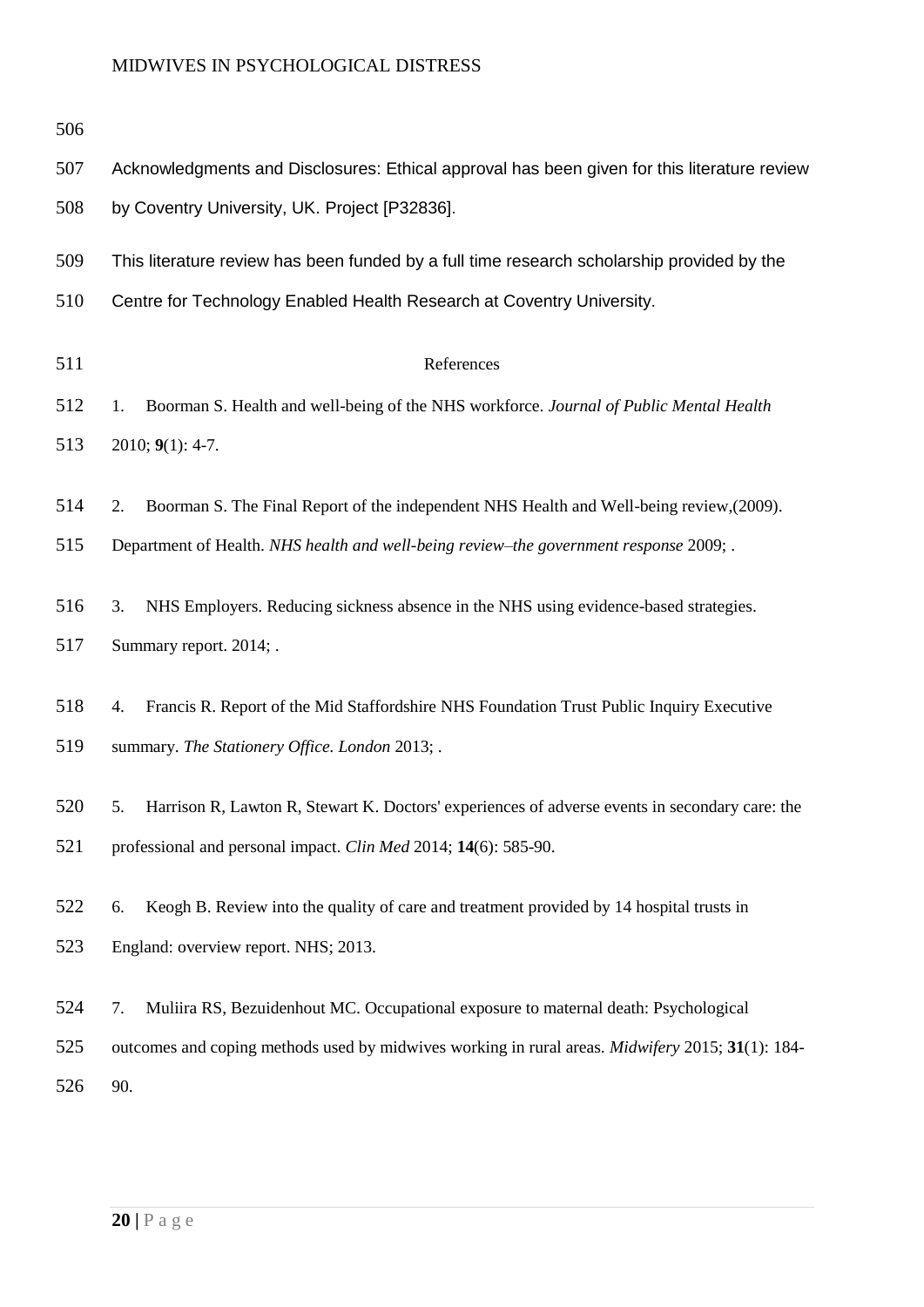- 8. Leinweber J, Rowe HJ. The costs of 'being with the woman': secondary traumatic stress in midwifery. *Midwifery* 2010; **26**(1): 76-87.
- 9. Thomas RB, Wilson JP. Issues and controversies in the understanding and diagnosis of compassion fatigue, vicarious traumatization, and secondary traumatic stress disorder. *Int J Emerg Ment Health* 2004; **6**(2): 81-92.
- 10. Klein M. The stork and the phoenix: birth, burnout and rebirth. *Midwifery Today Int Midwife*  2009; **(92)**(92): 44,6, 67.
- 11. Clarke J, Mander R. Midwives and loss: the cost of caring. *Pract Midwife* 2006; **9**(4): 14-7.
- 12. Kirkham M. Traumatised Midwives. *AIMS Journal* 2007; **19**(1).
- 13. Kenworthy D, Kirkham M. Midwives Coping with Loss and Grief: Stillbirth, Professional, and Personal Losses. Radcliffe Publishing; 2011.
- 14. Wilkinson S. How nurses can cope with stress and avoid burnout: Stephanie Wilkinson offers a literature review on the workplace stressors experienced by emergency and trauma nurses. *Emergency Nurse* 2014; **22**(7): 27-31.
- 15. Rice V, Glass N, Ogle K, Parsian N. exploring physical health perceptions, fatigue and stress among health care professionals. *Journal of multidisciplinary healthcare* 2014; **7**: 155.
- 16. Clarke E. Toasted, Fried or Frazzled? Burnout and stress in midwifery practice. *MIDWIFERY MATTERS* 2013; (139): 15-6.
- 17. Wu AW, Steckelberg RC. Medical error, incident investigation and the second victim: doing better but feeling worse? *BMJ Qual Saf* 2012; **21**(4): 267-70.
- 18. Wu AW. Medical error: the second victim. The doctor who makes the mistake needs help too. *BMJ* 2000; **320**(7237): 726-7.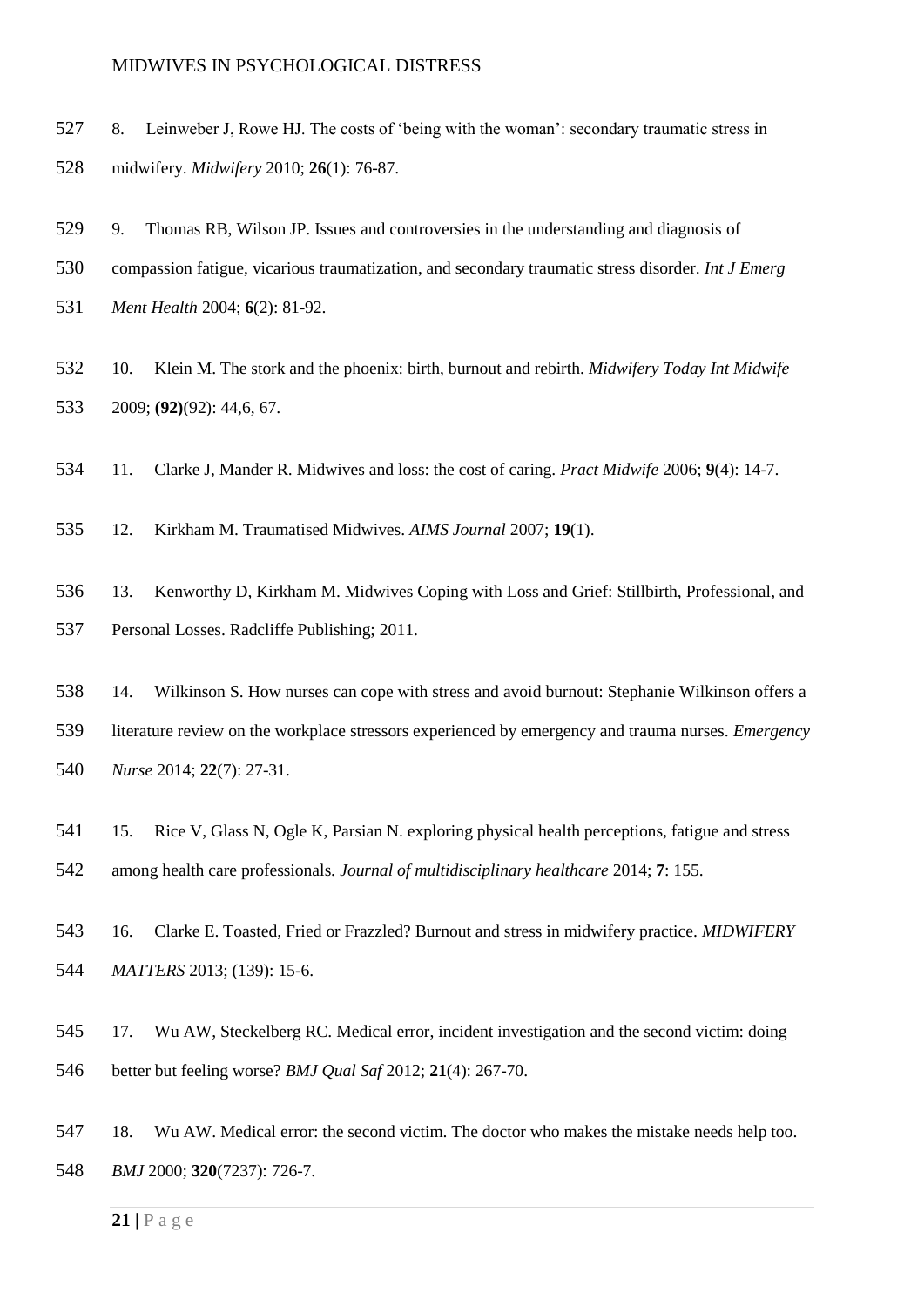- 19. Denham CR. TRUST: the 5 rights of the second victim. *Journal of Patient Safety* 2007; **3**(2): 107-19.
- 20. DSM-5 American Psychiatric Association. Diagnostic and statistical manual of mental disorders. *Arlington: American Psychiatric Publishing* 2013; .
- 21. Black C. Why healthcare organisations must look after their staff. *Nurs Manag (Harrow)* 2012; **19**(6): 27-30.
- 22. Department of Health. Health Sector Staff Wellbeing, Service Delivery, and Health Outcomes.
- A Compendium of Factsheets: Wellbeing across the Life Course'. *2014* 2014; .
- 23. The Royal College of Physicians. Work and wellbeing in the NHS: why staff health matters to patient care. 2015; .
- 24. Wilkinson E. UK NHS staff: stressed, exhausted, burnt out. *The Lancet* 2015; **385**(9971): 841.
- 25. Hunter B. Conflicting ideologies as a source of emotion work in midwifery. *Midwifery* 2004; **20**(3): 261-72.
- 26. Mizuno M, Kinefuchi E, Kimura R, Tsuda A. Professional quality of life of Japanese
- nurses/midwives providing abortion/childbirth care. *Nurs Ethics* 2013; **20**(5): 539-50.
- 27. Kirkham M. The midwife-mother relationship. Palgrave Macmillan; 2010.
- 28. Calvert I, Benn C. Trauma and the Effects on the Midwife. *International Journal of Childbirth*  2015; **5**(2): 100-12.
- 29. Abeloff M, Armitage J, Lichter A, Niederhuber J. Clinical Oncology. New York, NY: Churchill Livingstone. 2000; .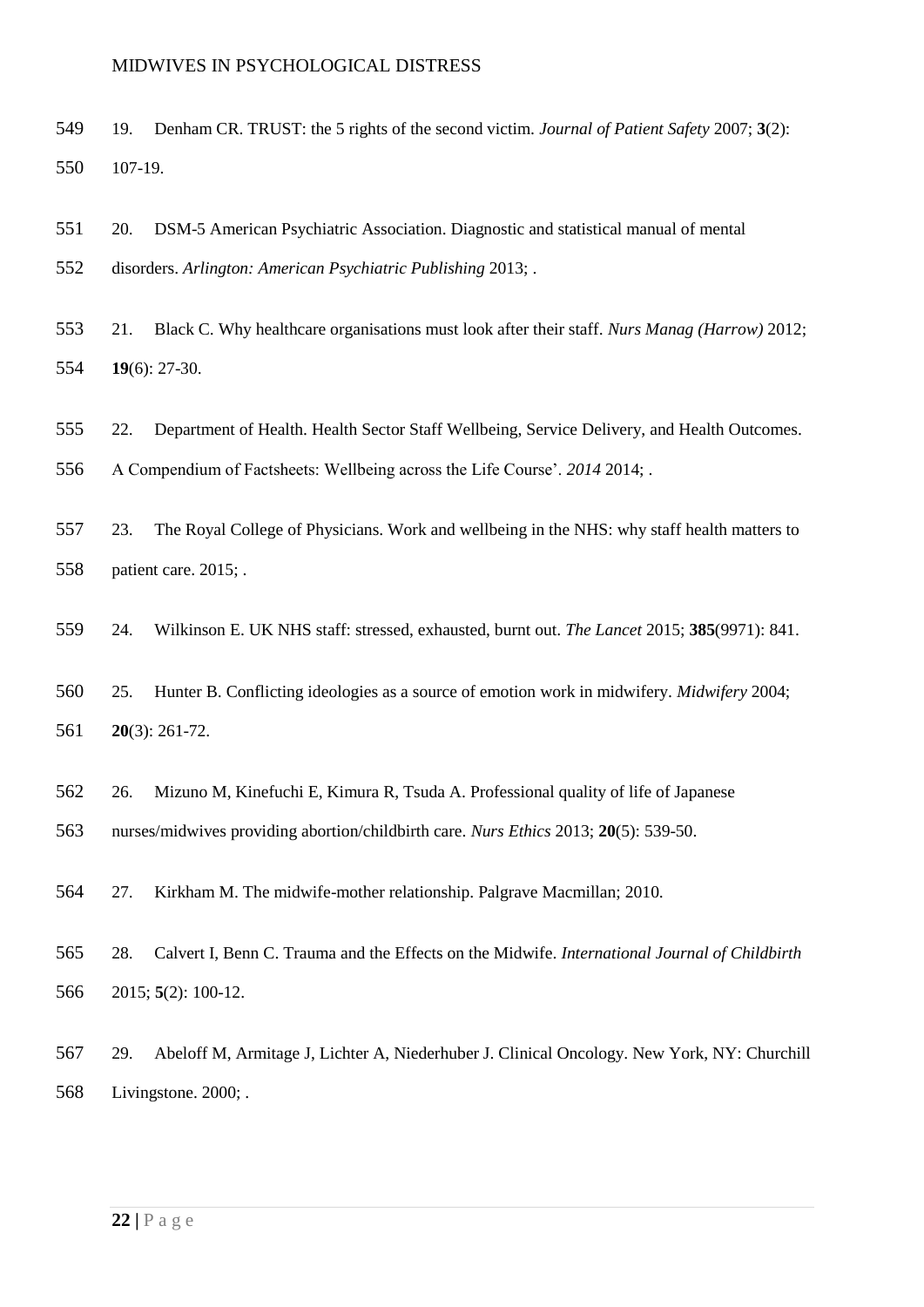- 30. Ryrie I, Norman I. The origins and expression of psychological distress. *The Art and Science of*
- *Mental Health Nursing: A Textbook of Principles and Practice.Open University Press, Maidenhead*
- 2004; : 3-34.
- 31. Ridner SH. Psychological distress: concept analysis. *J Adv Nurs* 2004; **45**(5): 536-45.
- 32. Deery R, Kirkham M. Supporting midwives to support women. In: Page L, McCandish R,
- editors. The new midwifery: science and sensitivity in practice. . London: Churchill-Livingston; 2006.
- 33. Kirkham M. The culture of midwifery in the National Health Service in England. *J Adv Nurs*  1999; **30**(3): 732-9.
- 34. Prowse J, Prowse P. Flexible working and work–life balance: midwives' experiences and views. *Work, Employment & Society* 2015; : 0950017015570724.
- 35. Dixon-Woods M, Baker R, Charles K, et al. Culture and behaviour in the English National Health Service: overview of lessons from a large multimethod study. *BMJ Qual Saf* 2014; **23**(2): 106- 15.
- 36. Kirkham M, Stapleton H. Midwives' support needs as childbirth changes. *J Adv Nurs* 2000; **32**(2): 465-72.
- 37. Strobl J, Sukhmeet S, Carson-Stevens A, McIldowie B, Ward H, Cross H, Madhok R. Suicide by clinicians involved in serious incidents in the NHS: a situational analysis. . *NHS Clinical leaders network* 2014; .
- 38. Anderson A. Ten years of maternity claims: an analysis of the NHS Litigation Authority data– key findings. *Clin Risk* 2013; **19**(1): 24-31.
- 39. Wallbank S, Robertson N. Predictors of staff distress in response to professionally experienced miscarriage, stillbirth and neonatal loss: A questionnaire survey. *Int J Nurs Stud* 2013; **50**(8): 1090-7.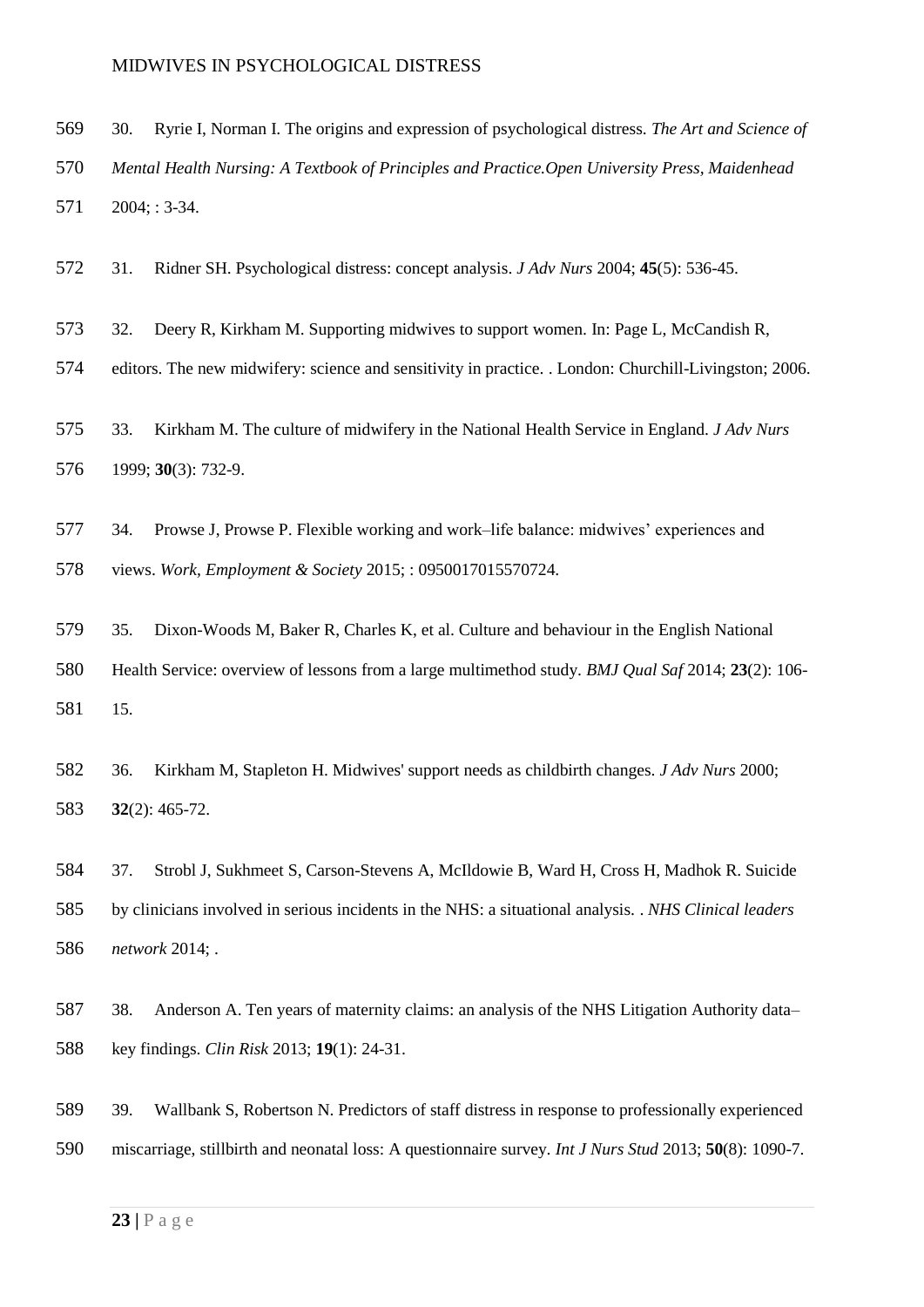- 40. Mollart L, Skinner VM, Newing C, Foureur M. Factors that may influence midwives work-
- related stress and burnout. *Women and Birth* 2013; **26**(1): 26-32.
- 41. Campling P. Reforming the culture of healthcare: the case for intelligent kindness. *BJPsych Bulletin* 2015; **39**(1): 1-5.
- 42. Holmes D. Mid Staffordshire scandal highlights NHS cultural crisis. *Lancet* 2013; **381**(9866): 521-2.
- 43. Kordi M, Mohamadirizi S, Shakeri MT. The relationship between occupational stress and
- dysmenorrhea in midwives employed at public and private hospitals and health care centers in Iran
- (Mashhad) in the years 2010 and 2011. *Iranian Journal of Nursing & Midwifery Research* 2013;
- **18**(4): 316-22.
- 44. Mollart L, Newing C, Foureur M. Midwives' emotional wellbeing: impact of conducting a structured antenatal psychosocial assessment (SAPSA). *Women Birth* 2009; **22**(3): 82-8.
- 45. Copp E, Morton N. Attention: calm and relaxed midwives at work! *Pract Midwife* 2011; **14**(4): 21-3.
- 46. Austin D, Smythe E, Jull A. **Midwives' well-being following adverse events – what does the research indicate?**. *Journal of the New Zealand College of Midwives* 2014; **50**: 19 - 23.
- 47. Seys D, Scott S, Wu A, et al. Supporting involved health care professionals (second victims) following an adverse health event: a literature review. *Int J Nurs Stud* 2013; **50**(5): 678-87.
- 48. Ullström S, Andreen Sachs M, Hansson J, Øvretveit J, Brommels M. Suffering in silence: a
- qualitative study of second victims of adverse events. *BMJ Quality & Safety* 2014; **23**(4): 325-31.
- 49. Cresswell K, Sivashanmugarajan V, Lodhi W, Yoong W. Bullying workshops for obstetric
- trainees: a way forward. *The clinical teacher* 2015; **12**(2): 83-7.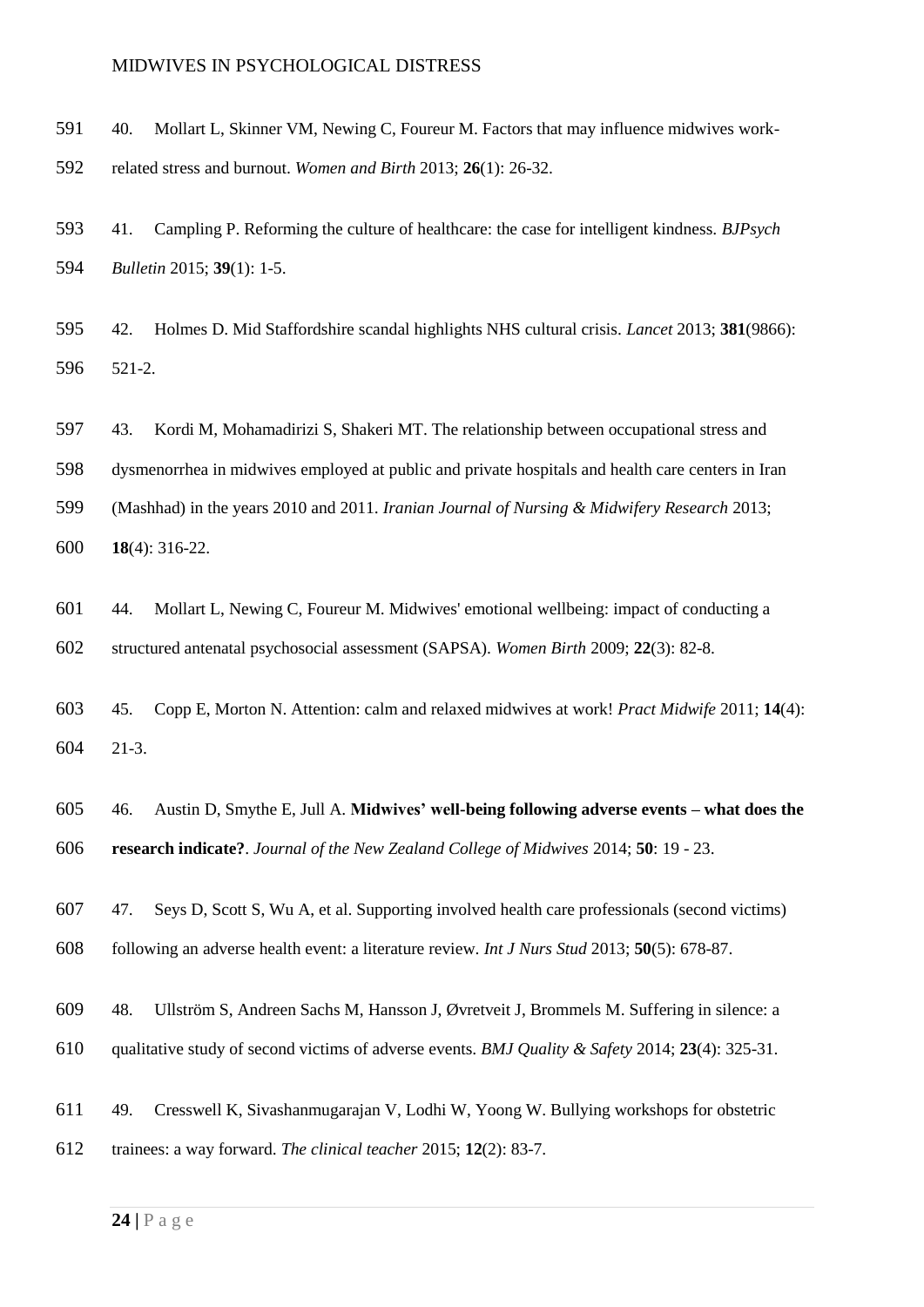- 50. Carter M, Thompson N, Crampton P, Morrow G, Burford B, Gray C, Illing J. Workplace
- bullying in the UK NHS: a questionnaire and interview study on prevalence, impact and barriers to

reporting. *BMJ Open* 2013; **3**(6): e002628.

51. Rice H, Warland J. Bearing witness: Midwives experiences of witnessing traumatic birth.

*Midwifery* 2013; **29**(9): 1056-63.

- 52. Richards T, Coulter A, Wicks P. Time to deliver patient centred care. *BMJ* 2015; **350**: h530.
- 53. Officers UCN. Midwifery 2020 Delivering Expectations. *London: Department of Health* 2010; .
- 54. Collins KJ, Draycott T. Measuring quality of maternity care. *Best Practice & Research Clinical Obstetrics & Gynaecology* 2015; .
- 55. Quality Watch. Cause for concern: Quality Watch annual statement 2014. 2014; .
- 56. Knapp R. Where there was love... Compassionate midwifery as protection against trauma. . *The Practising Midwife* 2015; **18**(4).
- 57. Halperin O, Goldblatt H, Noble A, Raz I, Zvulunov I, Liebergall Wischnitzer M. Stressful

 childbirth situations: a qualitative study of midwives. *J Midwifery Womens Health* 2011; **56**(4): 388- 94.

- 58. Beck CT, LoGiudice J, Gable RK. A Mixed‐Methods Study of Secondary Traumatic Stress in
- Certified Nurse‐Midwives: Shaken Belief in the Birth Process. *Journal of Midwifery & Women's*
- *Health* 2015; **60**(1): 16-23.
- 59. Horowitz MJ, Reidbord SP. Memory, Emotion, and Response to Ttauma. *The handbook of emotion and memory: Research and theory* 2014; : 343.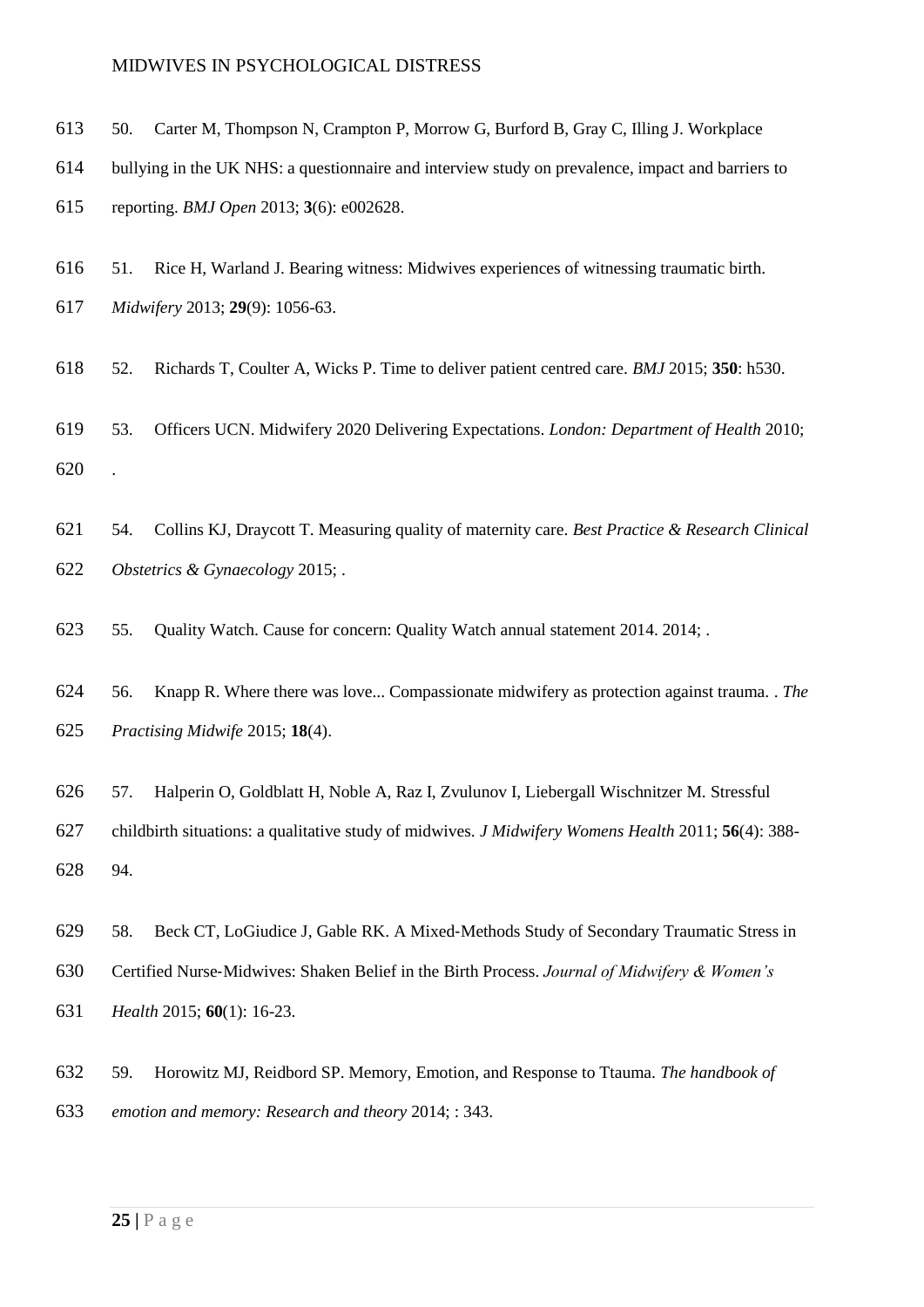- 60. General Medical Council (GMC). Doctors who commit suicide while under GMC fitness to
- practise investigation: Internal review . 2015; Available at: [http://www.gmc-](http://www.gmc-uk.org/Internal_review_into_suicide_in_FTP_processes.pdf_59088696.pdf.)
- 636 uk.org/Internal review into suicide in FTP processes.pdf 59088696.pdf. Accessed 08/05, 2015.
- 61. Department of Health. Policy paper Healthy Staff, Better Care for Patients: Realignment of
- Occupational Health Services to the NHS in England . 2011; .
- 62. The Royal College of Physicians. Implementing NICE public health guidance for the
- workplace: a national organisational audit of NHS trusts in England, round 2. 2014; .
- 63. Munro R. Sick day scrutiny. *Nurs Stand* 2011; **25**(18): 24-5.
- 64. Wilkinson E. UK NHS staff: stressed, exhausted, burnt out. *The Lancet* 2015; **385**(9971): 841.
- 65. Demir D, Rodwell J. Psychosocial antecedents and consequences of workplace aggression for hospital nurses. *J Nurs Scholarsh* 2012; **44**(4): 376-84.
- 66. Woodrow C, Guest D. Workplace Bullying, Patient Violence and Quality of Care: A Review.
- *NIHR and King's Patient Safety and Service Quality Centre (PSSQ) Workforce Programme, Working*
- *Paper* 2008; **1**.
- 67. Veltman LL. Disruptive behavior in obstetrics: a hidden threat to patient safety. *Obstet Gynecol*  2007; **196**(6): 587.e1,587.e5.
- 68. Carter M, Thompson N, Crampton P, Morrow G, Burford B, Gray C, Illing J. Workplace
- bullying in the UK NHS: a questionnaire and interview study on prevalence, impact and barriers to
- reporting. *BMJ Open* 2013; **3**(6): e002628.
- 69. Wu A. Medical error: the second victim. The doctor who makes the mistake needs help too. . *British Medical Journal* 2000; **320**: 726-7.
- 70. Harrop‐Griffiths W. Never events. *Anaesthesia* 2011; **66**(3): 158-62.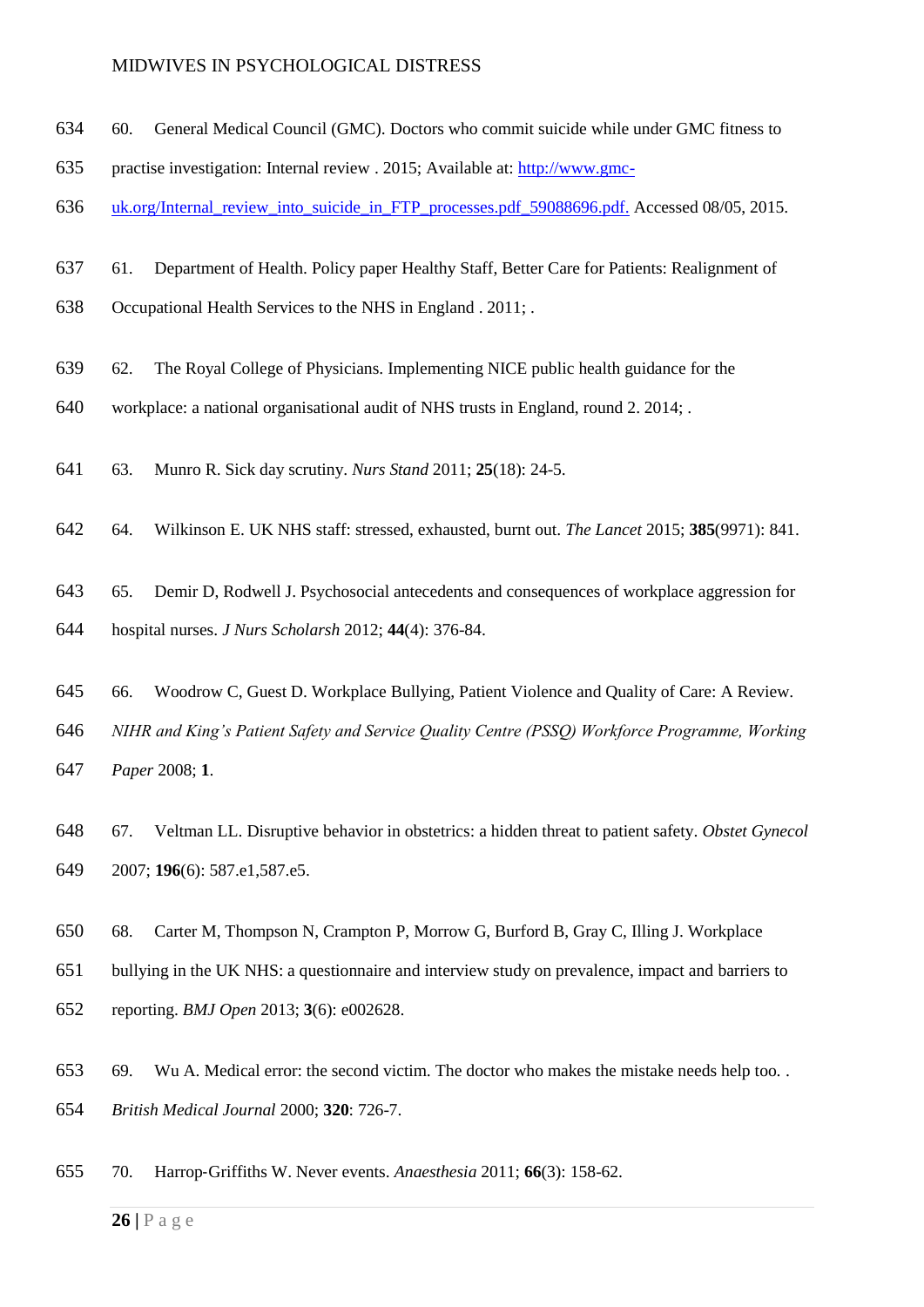- 71. Lindberg I, Christensson K, Öhrling K. Midwives' experience of organisational and
- professional change. *Midwifery* 2005; **21**(4): 355-64.
- 72. Hood L, Fenwick J, Butt J. A story of scrutiny and fear: Australian midwives' experiences of an
- external review of obstetric services, being involved with litigation and the impact on clinical
- practice. *Midwifery* 2010; **26**(3): 268-85.
- 73. Francis R. Report on the Freedom to Speak Up review. *The Stationery Office. London* 2015; .
- 74. Edwards N, Murphy-Lawless J, Kirkham M, Davies S. Attacks on midwives, attacks on
- women's choices. *AIMS Journal* 2011; **23**(3): 3-7.
- 75. Brooks SK, Del Busso L, Chalder T, et al. 'You feel you've been bad, not ill': Sick doctors'
- experiences of interactions with the General Medical Council. *BMJ Open* 2014; **4**(7): e005537,2014- 005537.
- 76. Naturale A. HOW DOWE UNDERSTAND DISASTER-RELATED VICARIOUS TRAUMA,
- SECONDARY TRAUMATIC STRESS, AND COMPASSION FATIGUE? *Vicarious Trauma and*
- *Disaster Mental Health: Understanding Risks and Promoting Resilience* 2015; : 73.
- 77. National Institute of Mental Health (NIMH). What is post-traumatic stress disorder, or PTSD?
- 2015; Available at: [http://www.nimh.nih.gov/health/publications/post-traumatic-stress-disorder-](http://www.nimh.nih.gov/health/publications/post-traumatic-stress-disorder-ptsd/index.shtml)
- [ptsd/index.shtml.](http://www.nimh.nih.gov/health/publications/post-traumatic-stress-disorder-ptsd/index.shtml) Accessed 08/05, 2015.
- 78. Kouchaki M, Desai SD. Anxious, threatened, and also unethical: How anxiety makes
- individuals feel threatened and commit unethical acts. 2014; .
- 79. Borritz M, Rugulies R, Bjorner JB, Villadsen E, Mikkelsen OA, Kristensen TS. Burnout among
- employees in human service work: design and baseline findings of the PUMA study. *Scand J Public*
- *Health* 2006; **34**(1): 49-58.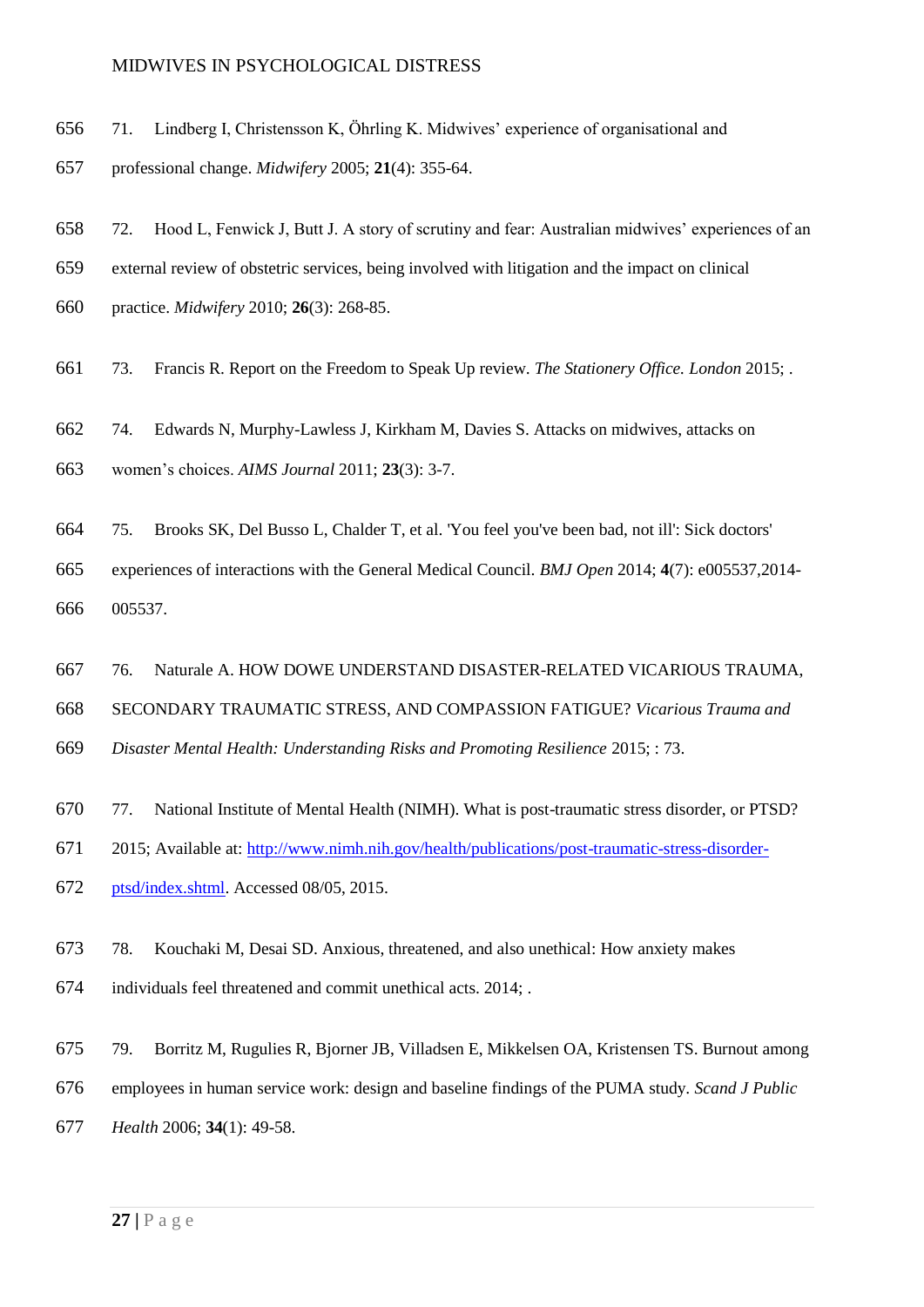- 80. Yoshida Y, Sandall J. Occupational burnout and work factors in community and hospital
- midwives: A survey analysis. *Midwifery* 2013; **29**(8): 921-6.
- 81. Romani M, Ashkar K. Burnout among physicians. *Libyan Journal of Medicine* 2014; **9**(1).
- 82. National NHS Staff Survey Co-ordination Centre. NHS staff survey for England. 2014; .
- 83. Hunter B. The heart of the job: emotion work in midwifery. *ESSENTIALLY MIDIRS* 2011; **2**(2): 17-21.
- 84. Merlo LJ, Singhakant S, Cummings SM, Cottler LB. Reasons for misuse of prescription
- medication among physicians undergoing monitoring by a physician health program. *J Addict Med*  2013; **7**(5): 349-53.
- 85. Cleary M, Horsfall J, Baines J, Happell B. Mental health behaviours among undergraduate nursing students: Issues for consideration. *Nurse Educ Today* 2012; **32**(8): 951-5.
- 86. Dorrian J, Paterson J, Dawson D, Pincombe J, Grech C, Rogers AE. Sleep, stress and
- compensatory behaviors in Australian nurses and midwives. *Rev Saude Publica* 2011; **45**(5): 922-30.
- 87. Green BN, Johnson CD, Adams A. Writing narrative literature reviews for peer-reviewed
- journals: secrets of the trade. *Journal of Chiropractic Medicine* 2006; **5**(3): 101-17.
- 88. Popay J, Roberts H, Sowden A, et al. Guidance on the conduct of narrative synthesis in
- systematic reviews. *A product from the ESRC methods programme.Version* 2006; **1**.
- 89. Sackett DL, Straus SE, Richardson WS, Rosenberg W, Haynes RB. How to practice and teach EBM. *Edinburgh: Churchill Livingstone* 2000; .
- 90. Choong MK, Galgani F, Dunn AG, Tsafnat G. Automatic evidence retrieval for systematic
- reviews. *J Med Internet Res* 2014; **16**(10): e223.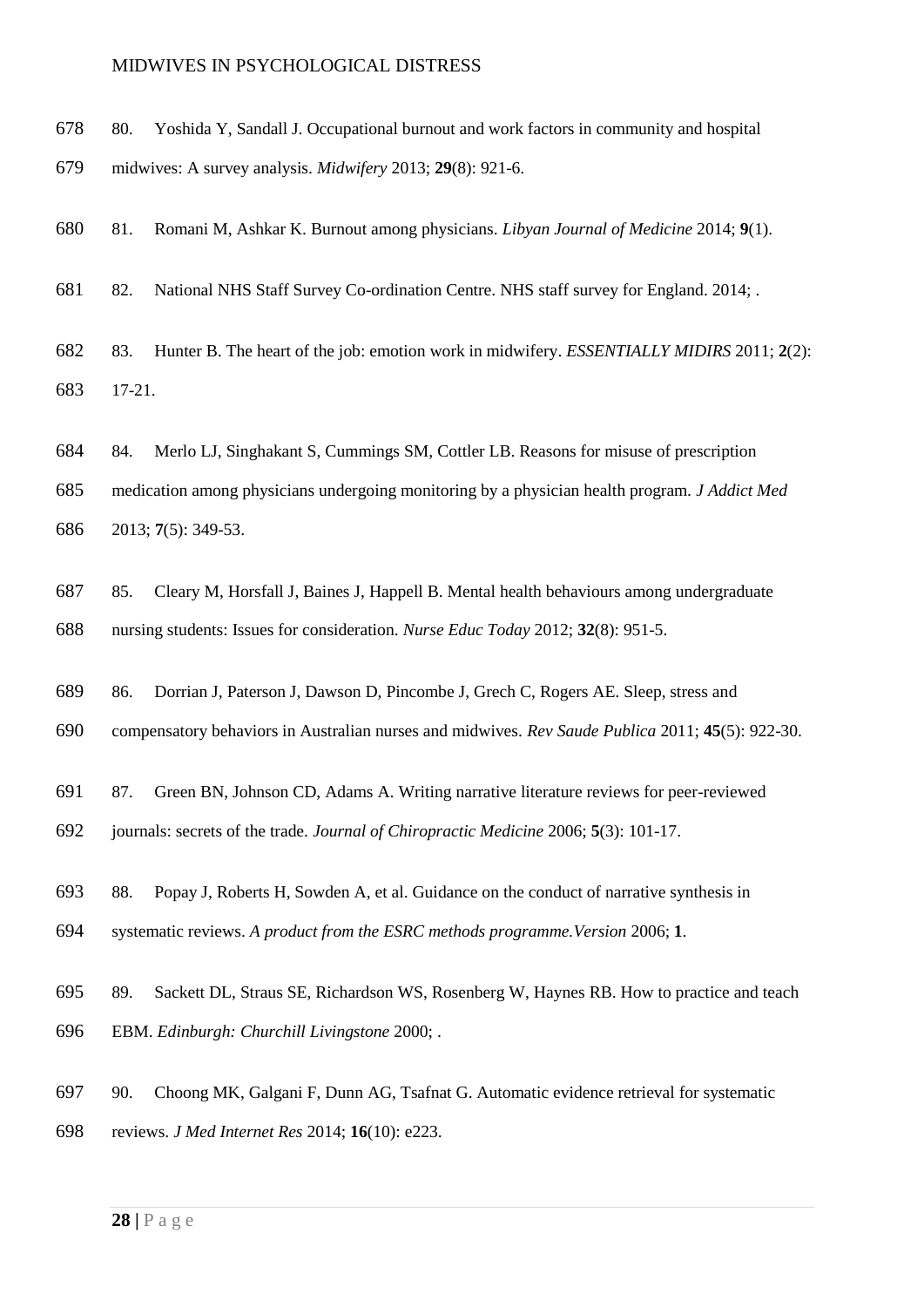- 91. Faucher MA. Most labor and delivery nurses experience secondary traumatic stress. *J*
- *Midwifery Womens Health* 2013; **58**(1): 114-5.
- 92. Afolayan JA, Dairo BA. Stress in the workplace of Nurses and Midwives in Nigeria. *Journal of Behavioural Sciences* 2009; **19**(1-2): 1-21.
- 93. Begley CM. 'Great fleas have little fleas': Irish student midwives' views of the hierarchy in
- midwifery. *J Adv Nurs* 2002; **38**(3): 310-7.
- 94. Hunter B, Warren L. **Midwives׳ experiences of workplace resilience**. *Midwifery* 2014; **30**(8): 926–934.
- 95. Hunter B, Warren L. Midwives' experiences of workplace resilience. *Midwifery* 2014; **30**(8): 926-34.
- 96. Hunter B. Emotion work and boundary maintenance in hospital-based midwifery. *Midwifery*  2005; **21**(3): 253-66.
- 97. Gillen P, Sinclair M, Kernohan G, Begley C. Student midwives' experience of bullying. *EVID BASED MIDWIFERY* 2009; **7**(2): 46-53.
- 98. Davies S, Coldridge L. 'No Man׳s Land': An exploration of the traumatic experiences of student midwives in practice. *Midwifery* 2015; .
- 99. Sheen K, Spiby H, Slade P. Exposure to traumatic perinatal experiences and posttraumatic
- stress symptoms in midwives: Prevalence and association with burnout. *Int J Nurs Stud* 2015; **52**(2):
- 578-87.
- 100. Farrell GA, Shafiei T. Workplace aggression, including bullying in nursing and midwifery: a descriptive survey (the SWAB study). *Int J Nurs Stud* 2012; **49**(11): 1423-31.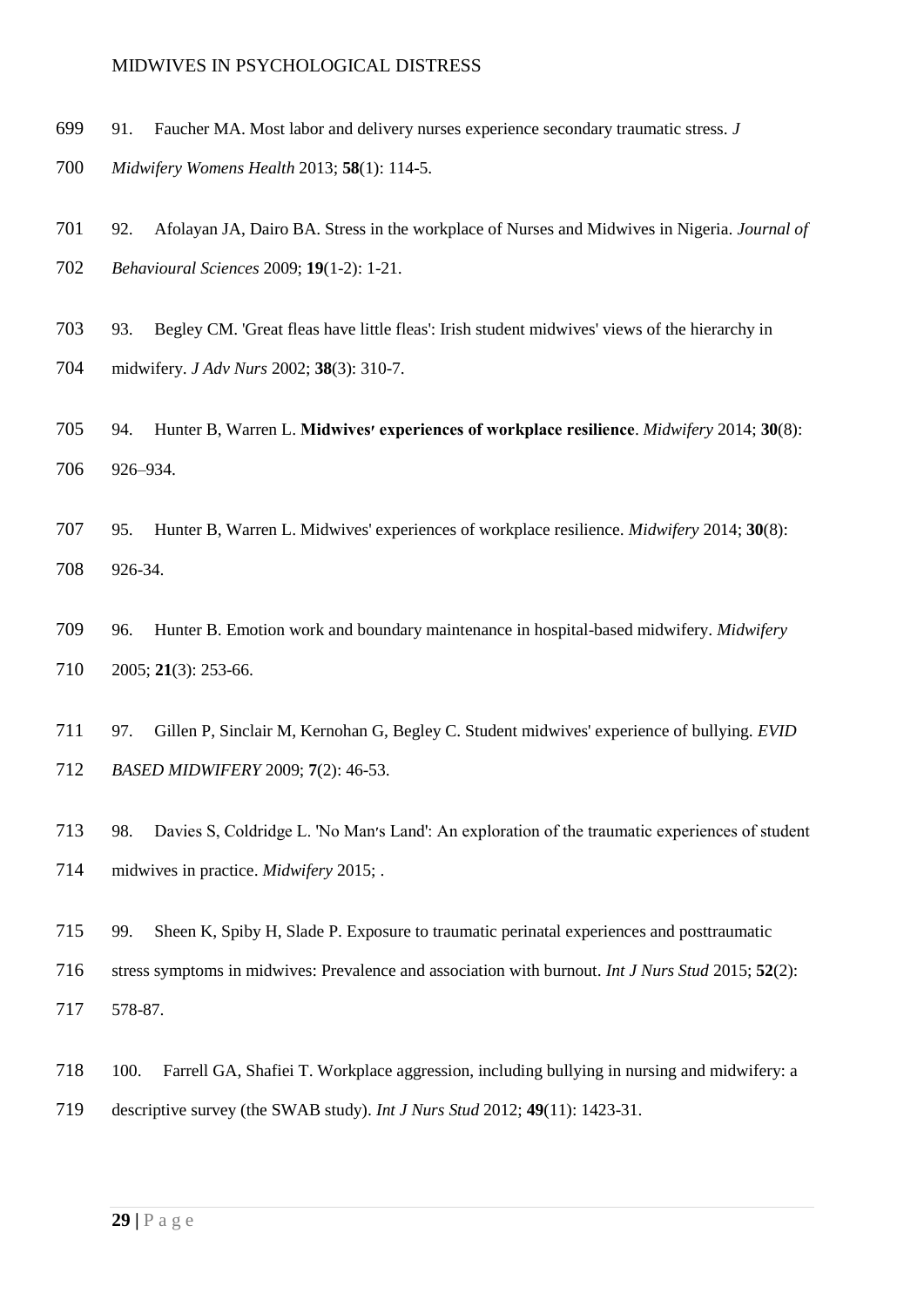| 720 | 101.                                                                                                 | Hutchinson M. Around half of nurses and midwives report workplace aggression in the past                      |  |
|-----|------------------------------------------------------------------------------------------------------|---------------------------------------------------------------------------------------------------------------|--|
| 721 | month: 36% report violence from patients or visitors and 32% report bullying by colleagues. Evidence |                                                                                                               |  |
| 722 |                                                                                                      | Based Nursing 2014; 17(1): 26-7.                                                                              |  |
| 723 | 102.                                                                                                 | Schluter PJ, Turner C, Benefer C. Long working hours and alcohol risk among Australian and                    |  |
| 724 |                                                                                                      | New Zealand nurses and midwives: A cross-sectional study. <i>Int J Nurs Stud</i> 2012; 49(6): 701-9.          |  |
| 725 | 103.                                                                                                 | Jordan K, Fenwick J, Slavin V, Sidebotham M, Gamble J. Level of burnout in a small                            |  |
| 726 |                                                                                                      | population of Australian midwives. Women and Birth 2013; 26(2): 125-32.                                       |  |
| 727 | 104.                                                                                                 | Mollart L, Newing C, Foureur M. Midwives' emotional wellbeing: impact of conducting a                         |  |
| 728 |                                                                                                      | structured antenatal psychosocial assessment (SAPSA). Women Birth 2009; 22(3): 82-8.                          |  |
| 729 | 105.                                                                                                 | Garel M, Etienne E, Blondel B, Dommergues M. French midwives' practice of termination of                      |  |
| 730 | pregnancy for fetal abnormality. At what psychological and ethical cost? Prenat Diagn 2007; 27(7):   |                                                                                                               |  |
| 731 | 622-8.                                                                                               |                                                                                                               |  |
| 732 | 106.                                                                                                 | Kalicińska M, Chylińska J, Wilczek-Różyczka E. Professional burnout and social support in                     |  |
| 733 |                                                                                                      | the workplace among hospice nurses and midwives in Poland. Int J Nurs Pract 2012; 18(6): 595-603.             |  |
| 734 | 107.                                                                                                 | Knezevic B, Milosevic M, Golubic R, Belosevic L, Russo A, Mustajbegovic J. Work-related                       |  |
| 735 |                                                                                                      | stress and work ability among Croatian university hospital midwives. <i>Midwifery</i> 2011; $27(2)$ : 146-53. |  |
| 736 | 108.                                                                                                 | Mauri PA, Ceriotti E, Soldi M, Guerrini Contini NN. Italian midwives' experiences of late                     |  |
| 737 | termination of pregnancy. A phenomenological-hermeneutic study. Nurs Health Sci 2015; 17(2): 243-    |                                                                                                               |  |
| 738 | 9.                                                                                                   |                                                                                                               |  |
| 739 | 109.                                                                                                 | Sato K, Adachi K. Occupational stress experienced by Japanese midwives. British Journal of                    |  |
| 740 | Midwifery 2013; 21(11): 801-6.                                                                       |                                                                                                               |  |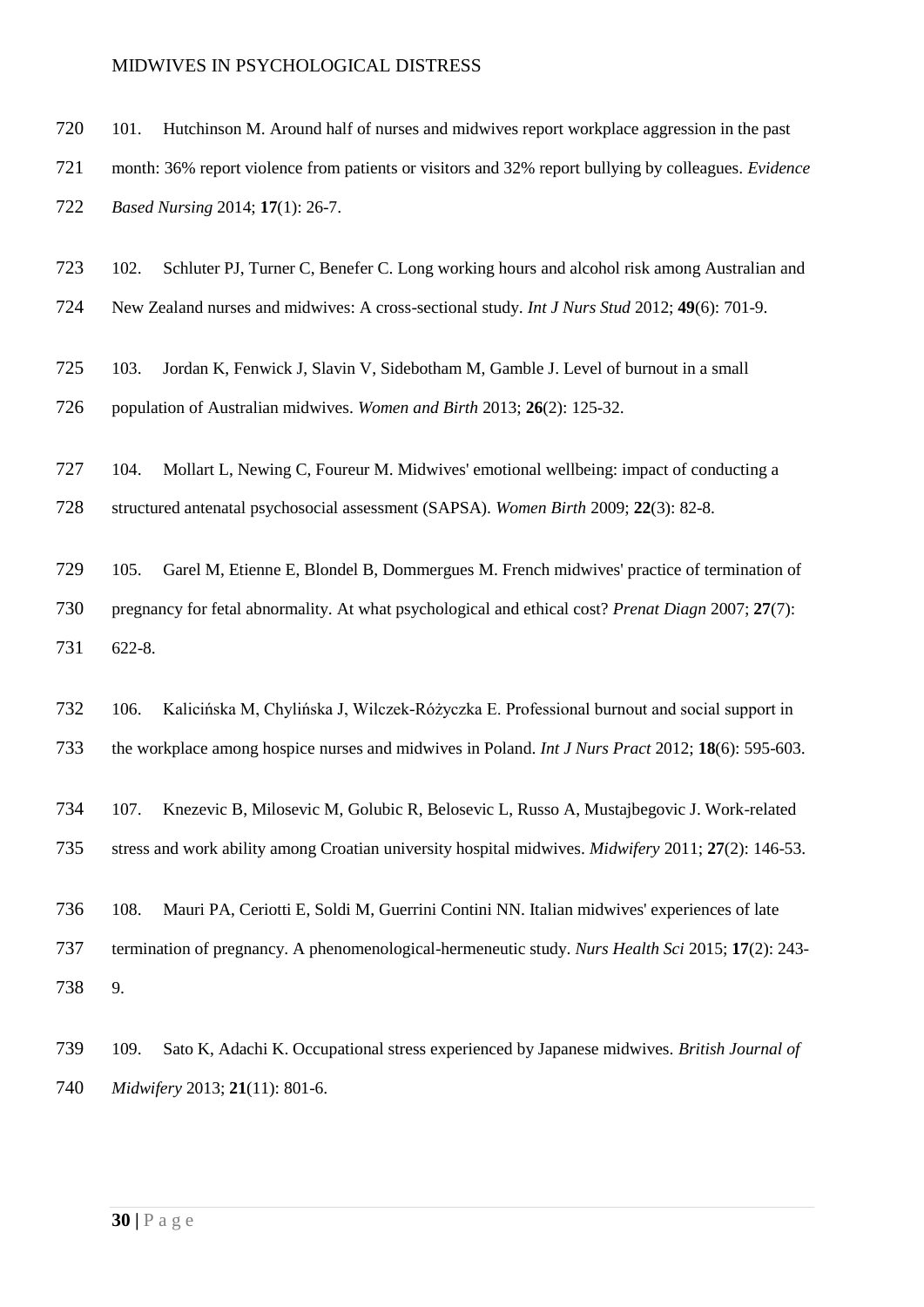- 110. Muliira R, Sendikadiwa V, Lwasampijja F. Predictors of Death Anxiety Among Midwives
- Who have Experienced Maternal Death Situations at Work. *Maternal & Child Health Journal* 2015; **19**(5): 1024-32.
- 111. Oncel S, Ozer ZC, Efe E. Work-related stress, burnout and job satisfaction in Turkish midwives. *Social Behavior and Personality* 2007; **35**(3): 317-28.
- 112. Hunter B. Emotion work in midwifery: a review of current knowledge. *J Adv Nurs* 2001; **34**(4): 436-44.
- 113. Sheen K, Slade P, Spiby H. An integrative review of the impact of indirect trauma exposure in
- health professionals and potential issues of salience for midwives. *J Adv Nurs* 2014; **70**(4): 729-43.
- 114. Wallbank S, Robertson N. Midwife and nurse responses to miscarriage, stillbirth and neonatal death: a critical review of qualitative research. *EVID BASED MIDWIFERY* 2008; **6**(3): 100-6.
- 115. Begley CM. Great fleas have little fleas': Irish student midwives' views of the hierarchy in midwifery. *J Adv Nurs* 2002; **38**(3): 310-7.
- 116. Afolayan JA, Dairo BA. Stress in the workplace of Nurses and Midwives in Nigeria. *Journal of Behavioural Sciences* 2009; **19**(1-2): 1-21.
- 117. Bennett H, Wells A. Metacognition, memory disorganization and rumination in posttraumatic stress symptoms. *J Anxiety Disord* 2010; **24**(3): 318-25.
- 118. Farrell GA, Shafiei T. Workplace aggression, including bullying in nursing and midwifery: A
- descriptive survey (the SWAB study). *Int J Nurs Stud* 2012; **49**(11): 1423-31.
- 119. Farrell GA, Shafiei T. Workplace aggression, including bullying in nursing and midwifery: a descriptive survey (the SWAB study). *Int J Nurs Stud* 2012; **49**(11): 1423-31.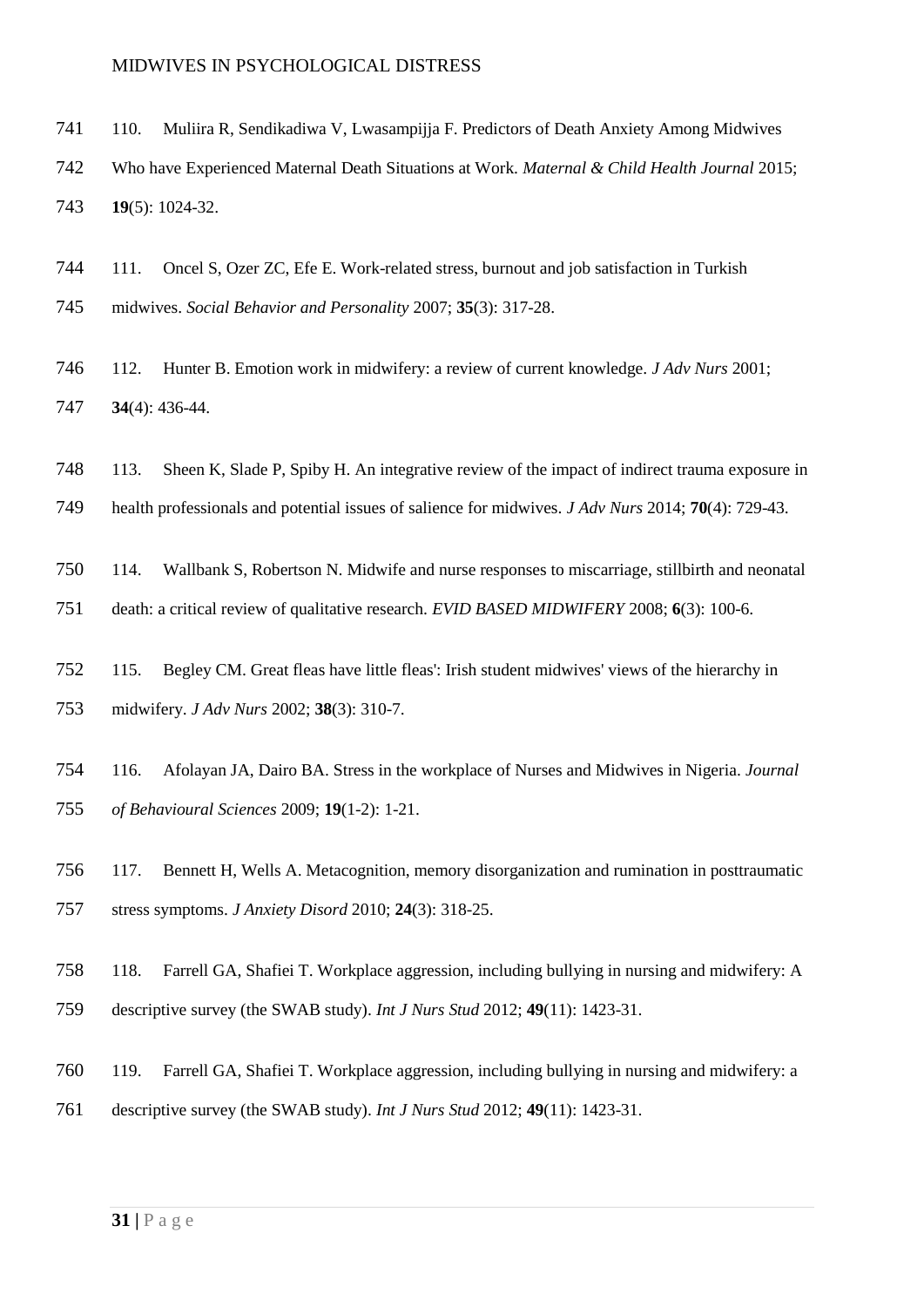- 120. Oulton JA. The global nursing shortage: an overview of issues and actions. *Policy Polit Nurs Pract* 2006; **7**(3 Suppl): 34S-9S.
- 121. Mizuno M. Confusion and ethical issues surrounding the role of Japanese midwives in childbirth and abortion: A qualitative study. *Nurs Health Sci* 2011; **13**(4): 502-6.
- 122. The Nursing and Midwifery Council (NMC). The Code: Professional standards of practice and behaviour for nurses and midwives. 2015; .
- 123. World Health Organization, UNICEF, United Nations Fund for Population Activities. Trends
- in Maternal Mortality: 1990 to 2010: WHO, UNICEF, UNFPA, and The World Bank estimates.
- World Health Organization; 2012.
- 124. Oestergaard MZ, Inoue M, Yoshida S, et al. Neonatal mortality levels for 193 countries in
- 2009 with trends since 1990: a systematic analysis of progress, projections, and priorities. *PLoS Med*  2011; **8**(8): e1001080.
- 125. Poverty E. Millennium development goals. *United Nations.Available online:*
- *[http://www.un.org/millenniumgoals/\(accessed](http://www.un.org/millenniumgoals/(accessed) on 23 August 2011)* 2015; .
- 126. Schluter PJ, Turner C, Huntington AD, Bain CJ, McClure RJ. Work/life balance and health:
- the Nurses and Midwives e-cohort study. *Int Nurs Rev* 2011; **58**(1): 28-36.
- 127. Skinner N, van Dijk P, Elton J, Auer J. An in-depth study of Australian nurses' and midwives'
- work-life interaction. *Asia Pacific Journal of Human Resources* 2011; **49**(2): 213-32.
- 128. Prosser-Snelling E. Safer Births Through Better Teamworking. *The Health Foundation* 2015; .
- 129. Zapf D, Vogt C, Seifert C, Mertini H, Isic A. Emotion work as a source of stress: The concept
- and development of an instrument. *European Journal of work and organizational psychology* 1999;
- **8**(3): 371-400.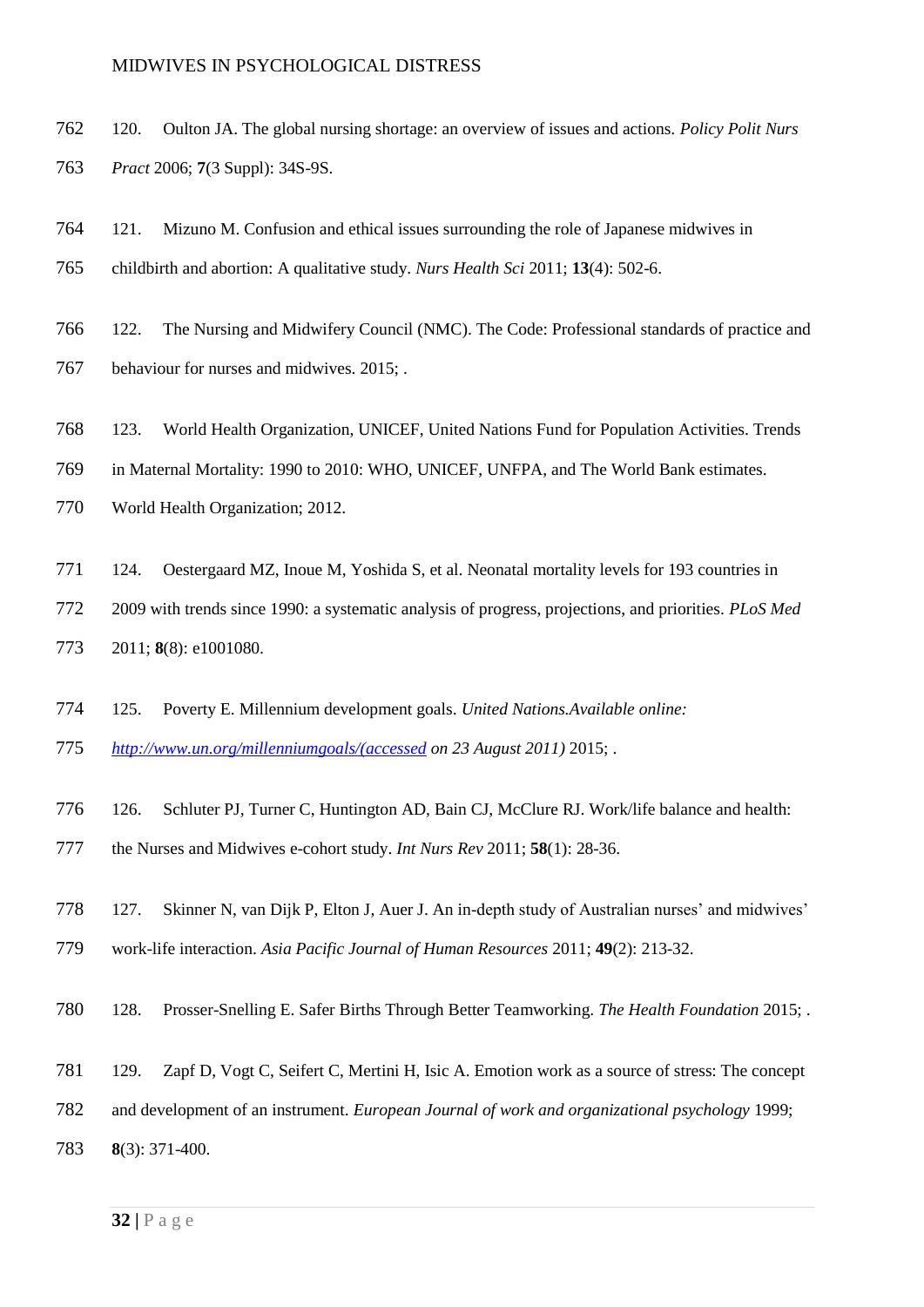- 130. Johanson R, Newburn M, Macfarlane A. Has the medicalisation of childbirth gone too far? *BMJ* 2002; **324**(7342): 892-5.
- 131. Reiger K. Domination or mutual recognition? Professional subjectivity in midwifery and obstetrics. *Social Theory & Health* 2008; **6**(2): 132-47.
- 132. The Royal College of Midwives. State of Maternity Service Report. 2011; .
- 133. Fenwick J, Hammond A, Raymond J, et al. Surviving, not thriving: a qualitative study of newly qualified midwives' experience of their transition to practice. *J Clin Nurs* 2012; **21**(13‐14): 2054-63.
- 134. West M, Dawson J, Admasachew L, Topakas A. NHS staff management and health service quality. *London: Department of Health* 2011; .
- 135. Blake H, Zhou D, Batt ME. Five-year workplace wellness intervention in the NHS. *Perspect Public Health* 2013; **133**(5): 262-71.
- 136. Wallbank S. Effectiveness of individual clinical supervision for midwives and doctors in stress
- reduction: findings from a pilot study. *EVID BASED MIDWIFERY* 2010; **8**(2): 65-70.
- 137. Sandall J, Soltani H, Gates S, Shennan A, Devane D. Midwife-led continuity models versus other models of care for childbearing women. *Cochrane Database Syst Rev* 2013; **8**(8).
- 138. Newton MS, McLachlan HL, Willis KF, Forster DA. Are caseload midwives more satisfied
- and less burnt out than standard care midwives? Findings from two cross-sectional surveys conducted
- in Victoria, Australia. *BMC Pregnancy & Childbirth* 2014; **14**(1): 463-91.
- 139. Warren L, Hunter B. Reflecting on resilience in midwifery. *Pract Midwife* 2014; **17**(11): 21-3.
- 140. Scott A, Witt J, Duffield C, Kalb G. What do nurses and midwives value about their jobs?
- Results from a discrete choice experiment. *J Health Serv Res Policy* 2015; **20**(1): 31-8.